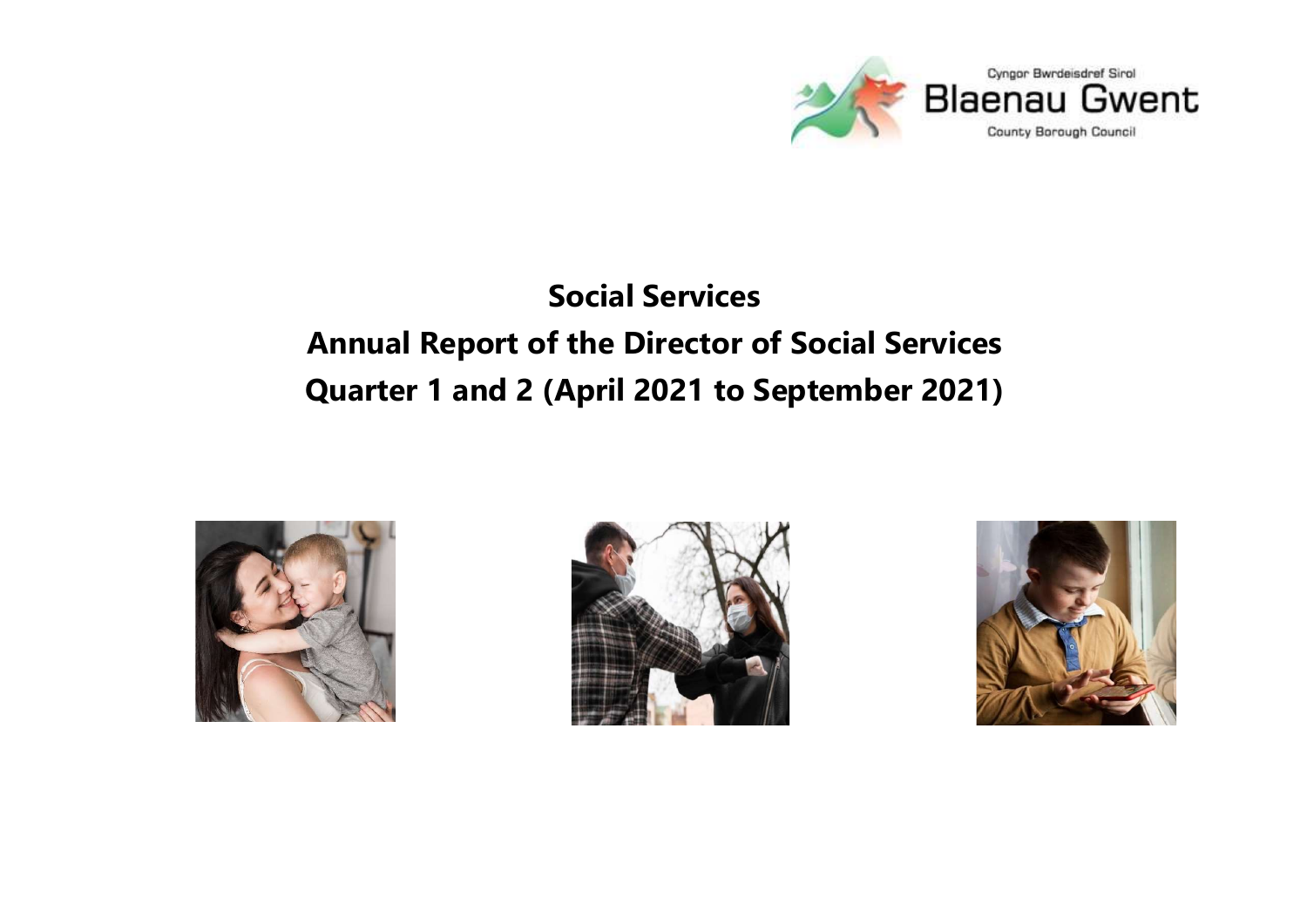### **Contents**

| Introduction                                                        | 3  | <b>Adult Services Key Performance Indicators</b> | 23 |
|---------------------------------------------------------------------|----|--------------------------------------------------|----|
| Director's Overview                                                 | 4  | <b>Case Studies</b>                              | 24 |
| Local Political Leadership, Governance and<br><b>Accountability</b> | 6  | <b>Managing Our Business - Workforce</b>         | 26 |
| <b>How People Are Shaping Our Services</b>                          |    | <u>Budget 2021/22 - Quarter 1 &amp; 2</u>        | 27 |
| Departmental Priorities                                             | 8  | Social Services Corporate Risks                  | 28 |
| <b>Quality Standards</b>                                            | 9  | Glossary                                         | 31 |
| Directorate Priorities – How We Have Performed                      | 21 | <b>Contact Details</b>                           | 32 |
| Children's Services Key Performance Indicators                      | 22 |                                                  |    |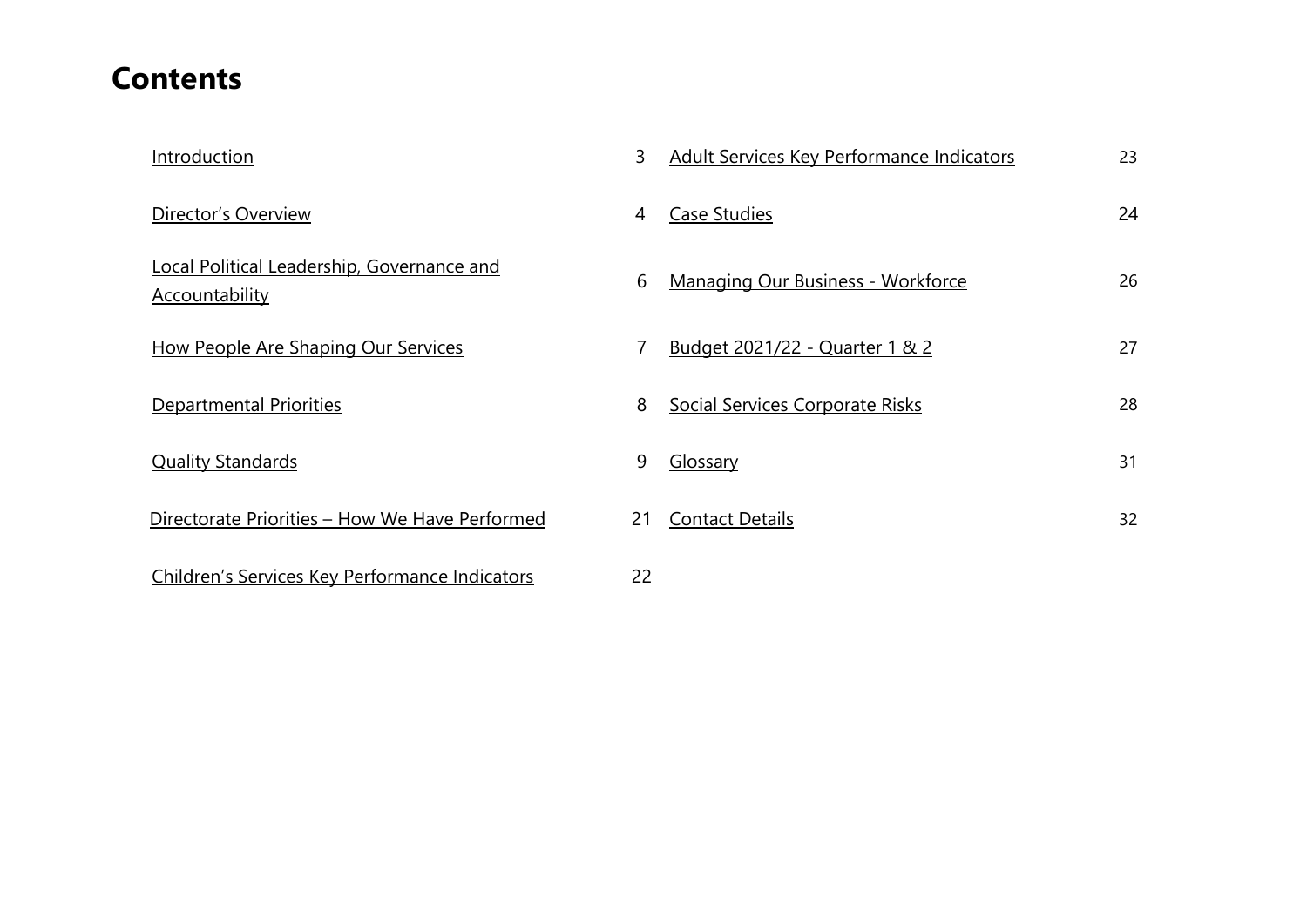### Introduction

Welcome to the Blaenau Gwent County Borough Council Social Services Report of the Director of Social Services. The Report covers the period April to September 2021. The Report is used to highlight the key areas of progress and improvements that the service has experienced and is developed in line with the Social Services and Well-being (Wales) Act 2014, referred to as 'the Act' throughout this document.

The Act aims to provide the most radical change to the way in which Social Services is provided since 1948. It focuses on improving the wellbeing of people who come to Social Services for support. It is person centred and focuses on prevention and reducing the need for care and support. It recognises that responsibility lies not only within Social Services Departments, but also within the wider Local Authority and with partners (particularly Health and the Third Sector). The Act shares similar principles with a number of key national/regional strategies that are being implemented throughout the Council, in particular the Well-being of Future Generations (Wales) Act 2015.

The Director of Social Services has a statutory requirement to publish an annual report in relation to the delivery of its functions, to evaluate its performance and also include lessons learned. This Report provides a mid-year review of the activity undertaken to date. A key aspect of the report is showing how the six Quality Standards have been implemented in relation to well-being outcomes.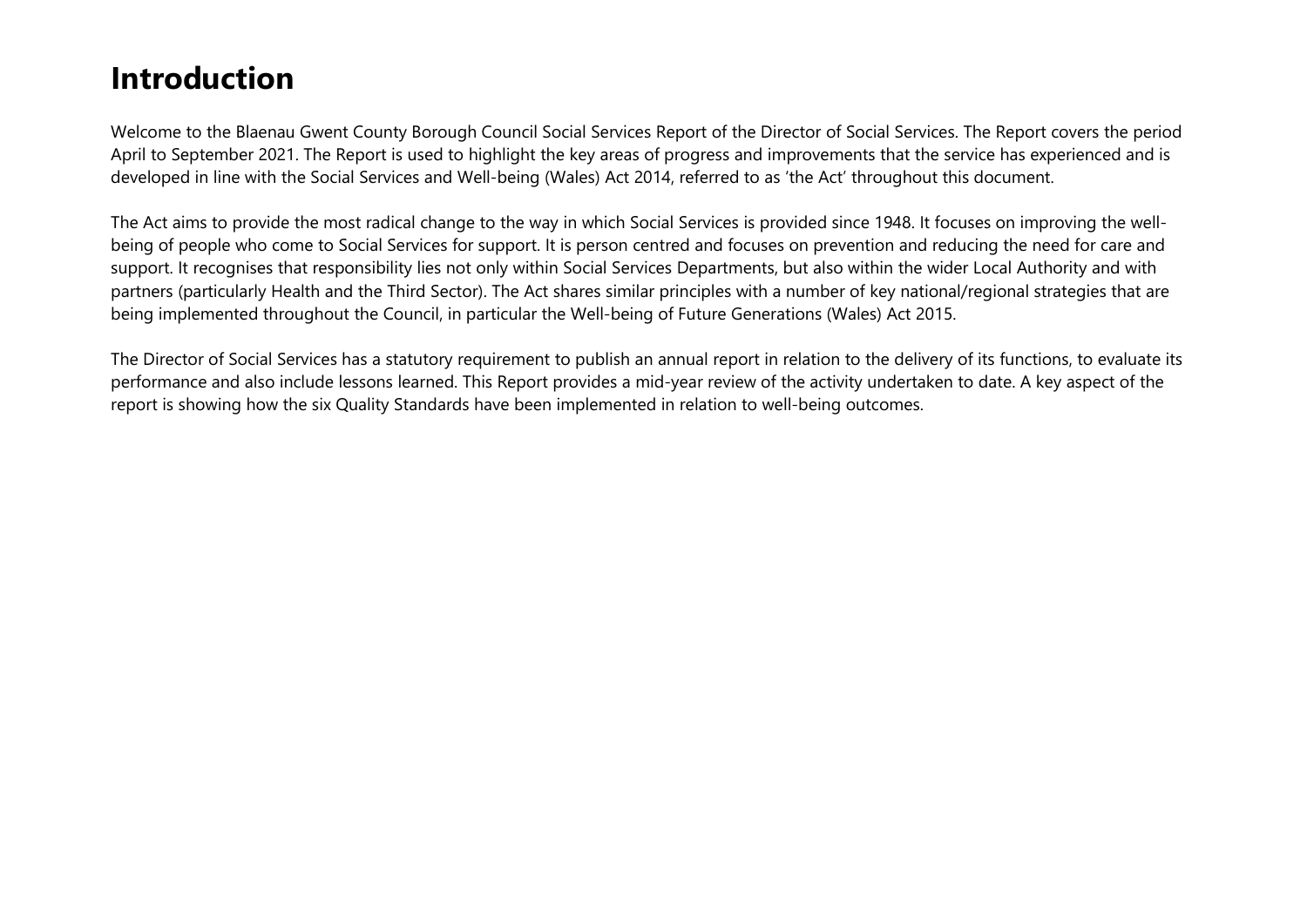### Director's Overview

The previous 18 months has been the most significantly challenging in our life time. We have not witnessed a public health crisis of this scale and ferocity in over a 100years. The consequences of the global health pandemic mean we need to innovate and evolve the way we work and deliver services.

Although there has been a lot of emphasis on recovery, the virus is very much still prevalent within our community and community transmission continues to rise at the end of Quarter 2, although hospitals have been less impacted than in previous waves there continues to be significant pressure in the community managing the delivery of services within the continuing pandemic.

The situation we face has been exacerbated by workforce shortages which is impacting on our ability to function. It is widely accepted that key areas of social service functions are facing systemic challenges in a system that is facing unprecedented levels of complexity and demand. This, combined with fundamental workforce shortages, has exposed an already fragile situation.

Sustainability of the domiciliary care sector is of great concern to us, and the need to address the ability to recruit and retain this much needed workforce has never been more urgent. Especially given the competitive nature of the labour market at present, particularly our experiences of competing with the hospitality and retail sector. Some of this is related to the impact of immigration controls across sectors post Brexit. It is within these capacity constraints, that we are reliant on the willingness of the existing workforce to provide additional capacity over the coming winter months to best mitigate this situation. We know that our existing workforce are exhausted, reflected in the growing number of staff taking early retirement; we are minded that the wellbeing of our workforce is paramount and continue to explore mechanisms of support across the system.

We are experiencing increased complexity and frailty in older people from reduced prevention, medical care, increased waiting lists and a greater level of community isolation. We are aware this is a national problem and requires a national solution, however the shortage of staff in a number of sectors is impacting on pressures within hospitals, together with the pent up demand suppressed during the COVID-19 pandemic.

In Children Services we are also having difficulty in recruiting and retaining social workers in sufficient numbers across the sector, particularly in frontline children services. A growing mental health crisis in young people and in family instability post pandemic is also impacting on increased demand. We again are reliant on the willingness of the existing workforce to provide additional capacity to support this demand whilst we look at ways to increase our capacity but again this is a national problem.

On a positive note, we had a Care Inspector Wales assurance check between the 17th and 21st May 2021 and a letter of their findings on the 11th June 2021, there was positive feedback about how we had continued to keep people who need care and support and carers who need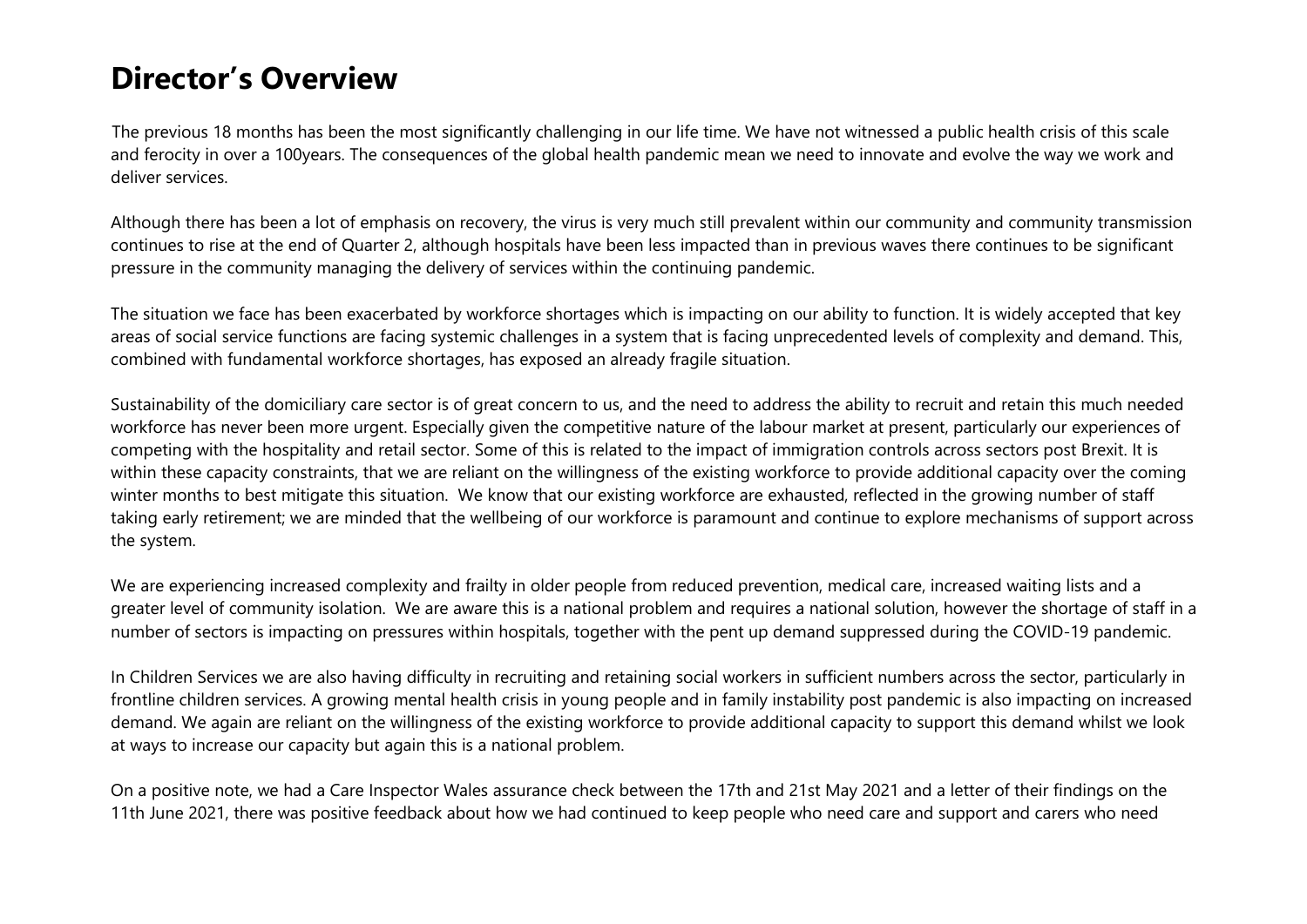support, safe and promoted their well-being during the pandemic. They were also very positive about our Safe Reduction of Children Looked After Strategy and our continued downward trend of the number of children who were looked after by the authority.

It is important to note that the vast majority of our services did not stop and continued to be delivered throughout the pandemic, where we had to stop services these were within buildings and for safety and social distancing reasons, however as restrictions have eased then we have cautiously and safely re-introduced these through robust risk assessments which protect both users and staff. We may not be able to provide the same services we did pre-pandemic due to our responsibility to keep people safe and to mitigate the risk of further spread of the virus, but it is important we continue to look at new ways of delivery where we can meet identified needs.

Finally, I have to say a heartfelt 'thank you' to all frontline staff, managers and senior managers who have worked tirelessly over the last 18 months, many of whom are exhausted but continue to deliver services to our community. The last 6 months have brought some new and existing pressures to deal with, but as always they tackle these problems put in front of them and continue to deliver to the best of their ability, once again 'Thanks You!'



Damien McCann Director Social Services



Cllr John Mason Executive Member Social **Services**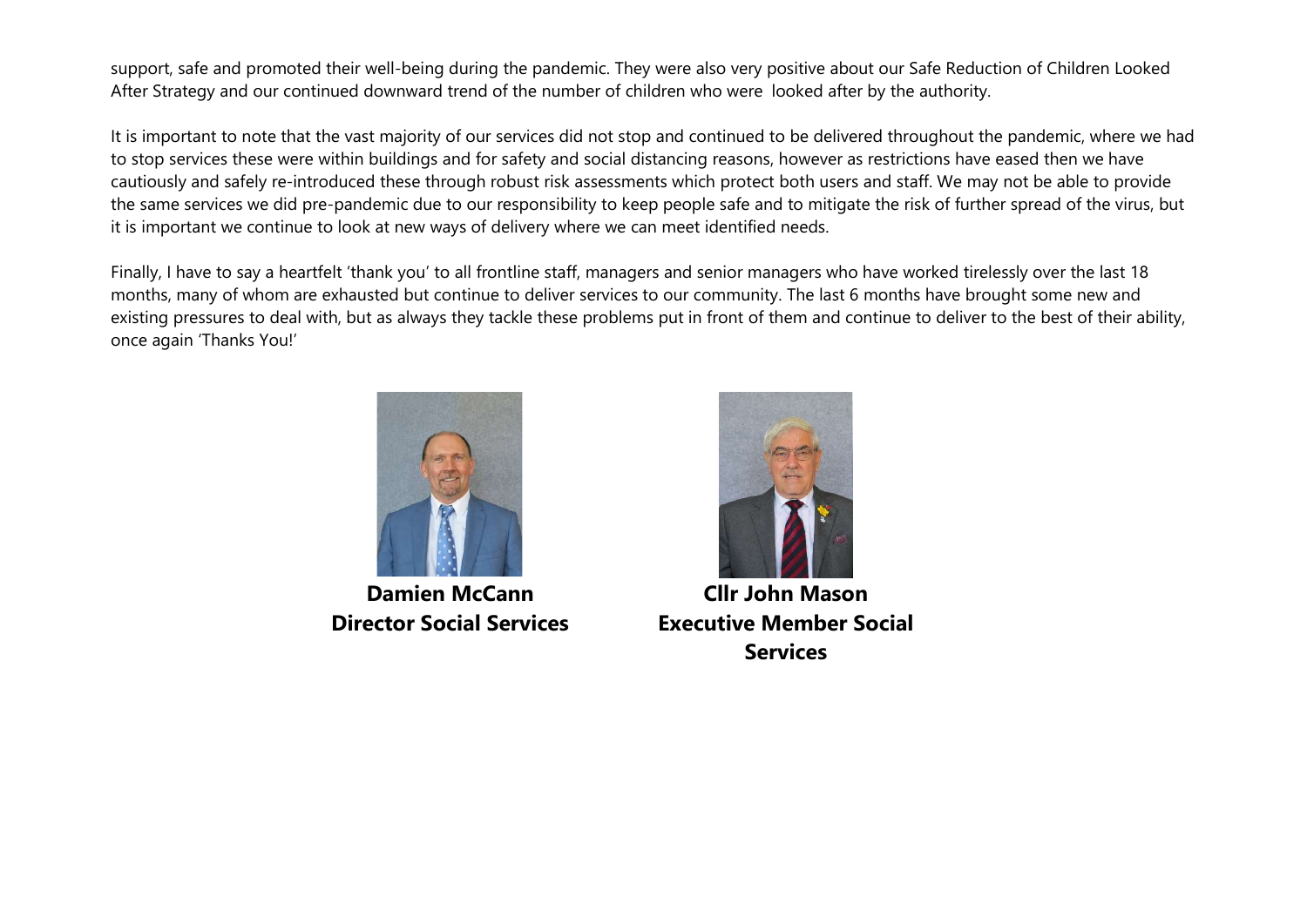## Local Political Leadership, Governance and Accountability

The structure of the Social Services Directorate provides clear levels of management and accountability. As a whole, the Council has a clear governance and accountability framework in place which all directorates are signed up to. This framework identifies how reporting and monitoring works throughout the Council to create a 'golden thread'. This framework is complied with by Social Services who also have additional monitoring requirements as part of the Social Services and Well-being (Wales) Act 2014.

The Social Services Directorate is subject to audit, inspection and review by the Care Inspectorate for Wales (CIW). On a quarterly basis the Director of Social Services and/or Heads of Adult and Children's Services meet with CIW to discuss achievements, performance and key challenges. The Directorate has one Executive Member who has portfolio responsibility for Social Services as a whole. The Directorate is scrutinised by the Social Services Scrutiny Committee. There is also a Safeguarding Scrutiny Committee which is a joint committee between the Social Services and Education and Learning Scrutiny Committees. Regular liaison meetings are held with the Directorate, the Executive Member and the Chair and Vice Chair of the Scrutiny Committee.

Blaenau Gwent continues to work with a wide range of partners where partnership opportunities provide better outcomes for local residents than the Council could achieve if working on its own. Social Services work in partnership with a variety of stakeholders including staff, residents and businesses. Some Social Services collaboration includes:

- Joint Partnership and Workforce Development Service with Caerphilly;
- South East Wales Adoption Service (SEWAS);
- South East Wales Emergency Duty Team;
- South East Wales Adult Placement Scheme;
- Gwent Frailty Programme Integrated Health and Social Care Teams;
- South East Wales Safeguarding Children Board (SEWSCB);
- Gwent Wide Adult Safeguarding Board (GWASB);
- Gwent Mental Health & Learning Disabilities Partnership Team;
- South East Wales Improvement Collaboration -4C's (SEWIC);
- Gwent Deprivation of Liberty Safeguards (DoLS) Team;
- Greater Gwent Regional Partnership Board;
- Gwent Regional Collaborative (RCC) Supporting People;
- Gwent wide agreement with National Youth Advocacy Service (NYAS) to provide children's advocacy services; and
- Greater Gwent Workforce Development Board.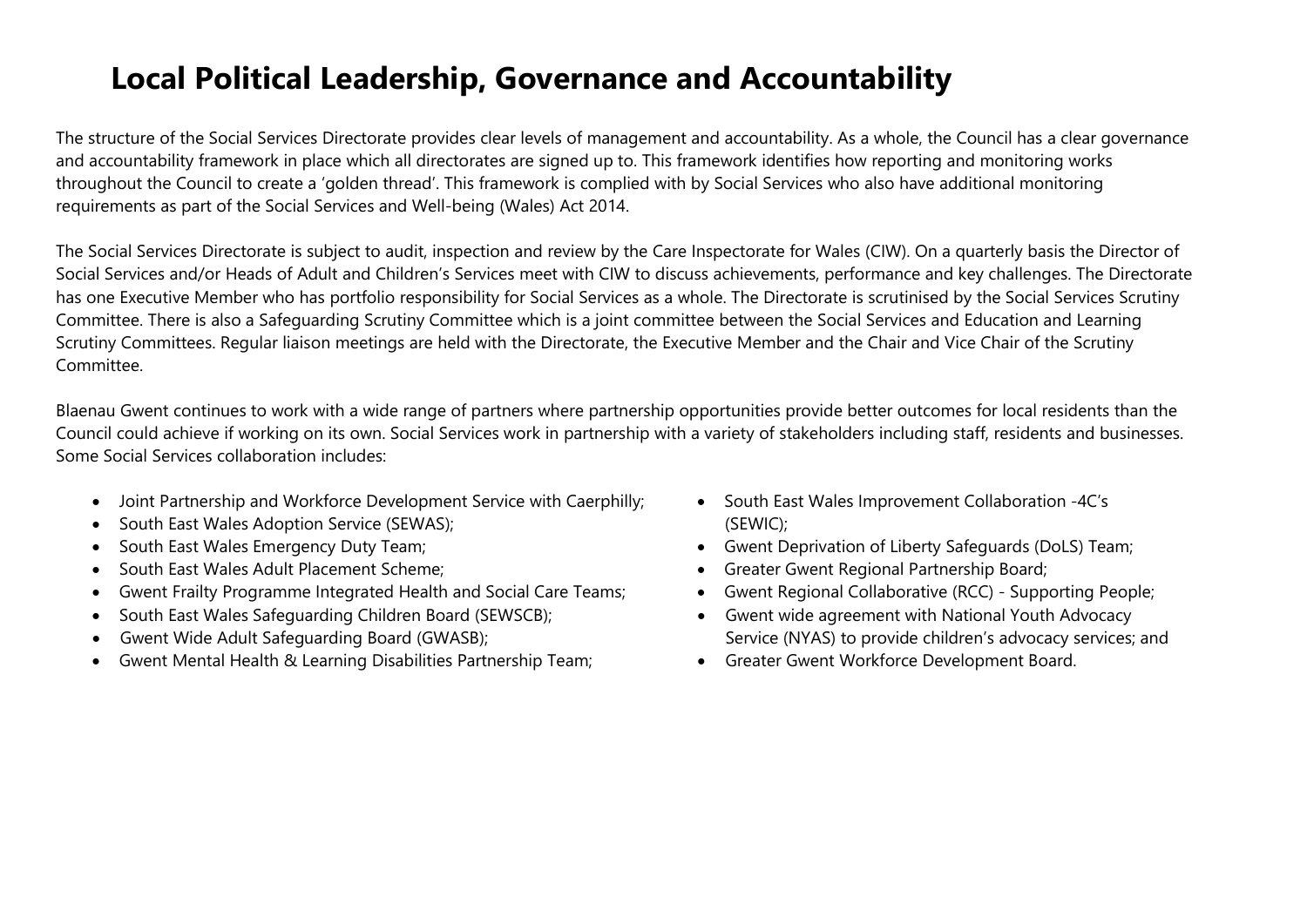### How People Are Shaping Our Services

The Social Services Directorate is committed to providing high quality services to its citizens and uses various engagement methodologies in order to understand if the service is making the intended outcomes or if amendments to service delivery need to be considered.

Throughout April to September 2021 a variety of engagement events have taken place from the following Teams:

- Flying Start
- Placement Team
- Fostering Team
- Supporting Change Team
- Families First

The Social Services Department is committed to providing high quality services to its users; however, despite best intentions, it is recognised that sometimes things can go wrong and the Social Services complaints procedure provides people with the opportunity to voice their concerns when they are dissatisfied with a service. The service uses learning from these complaints to improve services moving forward. The service also welcomes positive feedback and compliments and also uses this information to further improve services.

From 1st April 2021 to 30th September 2021 four complaints were received:

- 2 x Children's Services stage 1
- 1 x Children's Services stage 2 (currently being investigated)
- 1 x Adult Services stage 1

The numbers are very low in comparison with other local authorities. The Service proactively works with the complainant at an early stage to seek an immediate resolution to prevent the complaint from escalating and, as such, do not go through the complaints process. Social Services has received in excess of 30 initial complaints up to quarter 2 but with only 4 progressing to full investigation under the Social Services Regulations.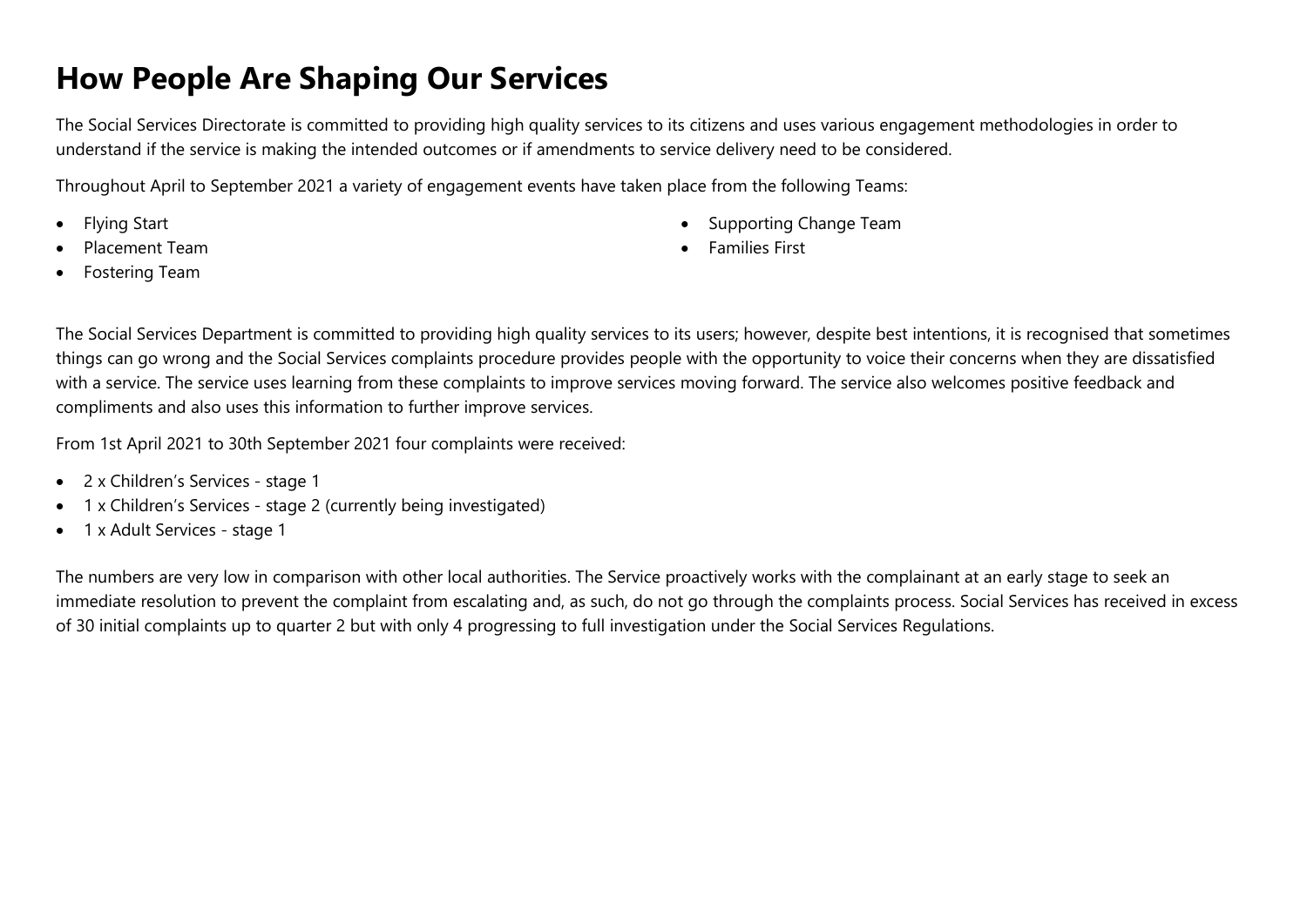### Departmental Priorities 2021/22

#### Departmental Priorities

- To improve accessibility, provision of information and advice to enable people to support their own well-being.
- To work with people to make sure they have a say in achieving what matters to them.
- To intervene early to prevent problems from becoming greater.
- To work with our partners including Aneurin Bevan Health Board and neighbouring authorities to deliver integrated responsive care and support.
- To promote and facilitate new ways of delivering health and social care involving key partners and our communities.
- To put effective safeguarding arrangements in place to protect people from harm.
- To develop a partnership approach to reducing and alleviating the impacts of poverty.
- To ensure effective forward financial planning arrangements are in place to support the Council's financial resilience.
- Ensure long-term sustainability is at the forefront of our thinking and decision-making, enabling us to work better with people, communities and each other, looking to prevent problems and take a more joined-up approach.

#### Children's Services Priorities Adult Services Priorities

- Enhance screening and IAA provision (Front door) Children.
- Support and encourage a cultural change across Children's Services by ensuring that community members have a say in what matters to them.
- Implementation of the Prevention and Early Intervention Strategy.
- Implement the Safe Reduction of Children Looked After Strategy 2017-2020.
- Improve outcomes for Children Looked After.
- To provide and commission a flexible and affordable mix of high quality placements.
- All teams to ensure the children and young people of Blaenau Gwent are safeguarded.
- Manage the Children's Services budget to ensure expenditure comes within budget.
- Children's Services contributes to meeting the Sustainable Development Principles.
- Ensure that all children in Blaenau Gwent have the best start in life (Early years)

- Enhance screening and IAA Adult Services support at our front door in line with recommendations within the SSWB (Wales) Act 2014.
- Support and encourage a cultural change across Adult Services by ensuring that citizens have a say in what matters to them.
- Ensure that preventative support is available to citizens promoting personal independence and reducing dependencies.
- Ensure that we provide / commission modern, high quality care and support provision that meet both current and future well-being needs of our citizens.
- To develop alternative models of support that promotes independence and supports well-being outcomes.
- Ensure that vulnerable adults are safeguarded.
- Develop and maximise opportunities for partnership working across Welsh Government Flexibilities Grants and Welfare Reform related programmes.
- Manage the Adult Services core budget and grant programmes to ensure that expenditure comes within budget.
- Adult Services contributes to meeting the Sustainable Development Principles.
- Support our local environment; the Environment (Wales) Act 2016 and our duty as a Council and as an Adult Services Department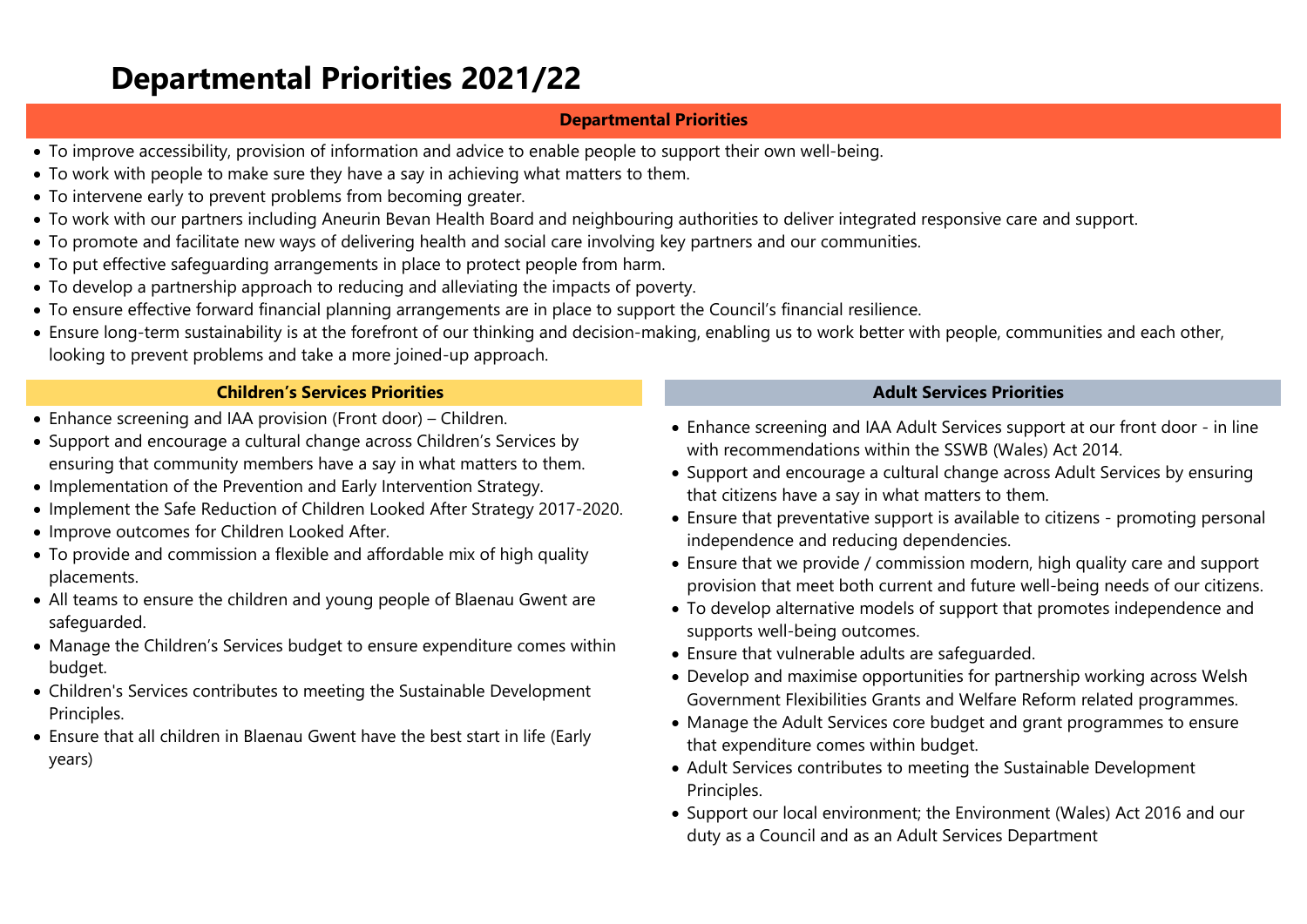**Quality Standard 1** - Local Authorities must work with people who need care and support and carers who need support to define and co-produce personal well-being outcomes that people wish to achieve.

Children's Services Self-Assessment – During quarter 1 2021/22 the Information Advice and Assistance (IAA) saw a significant increase in the numbers of referrals received across all partners. Analysis of the data over the past two years has been undertaken to understand the increase in the numbers pre and post pandemic. This information has been included within a report identifying the impact that this increase is having on the service. The overarching message was that the number of referrals during the height of the Pandemic was higher than the referral rates the previous year. The total number and average monthly referrals has increased by 7.7%. Despite this overarching message, the report did not include detail of outcomes achieved. Therefore, a more detailed report is in the process of being written and will be completed by the end of November 2021 to consider how best to respond to this demand in the longer term.

Funding for additional resources in the IAA Team has been agreed until March 2022 from the Social Services Sustainability Fund. The long term plan is to make these additional posts permanent using the monies saved by reducing the numbers of children looked after. The rise in workload is presenting a challenge along with securing longer term funding for the additional resources in the team.

Children's Services has received feedback from the CIW who undertook an assurance check in May 2021. The following comments were made in relation to the outcomes culture in Blaenau Gwent and how the voice of the child is heard: 'Senior managers with staff and partners have worked hard to embed strength based outcomes focused practice. The authority's commitment to strength based outcome focused practice was evident in the files reviewed and staff spoke of how this underpinned their work in both adult and children's services. The authority recoanises the importance of aaining people's views to inform practice development and support service improvement. We saw evidence of mentoring groups and peer supervision to share and reflect on case issues and identify potential responses to learning. Evidence showed people's views were sought and their voices heard. Information gathering to represent people's circumstances was also informed by intelligence from a number of relevant partner agencies, notably during early stages of intervention'.

The mentors programme continues with regular 6 weekly meetings where live cases are discussed and feed-back from families and children is included. In addition, the service as a whole continues to deliver interventions based on an outcomes/strengths based approach which has the voices of children and families at the centre of care planning. To ensure this approach is cemented in practice, each team holds group supervisions to hold reflective discussions on cases. The mentor groups still continue to meet monthly to share good practice across the service.

Assessment and care planning activity continues to promote the active voice, choice and control philosophy of the Social Services and Well-being (Wales) Act 2014. Outcomes focused and strengths based approaches to practice continue to be modelled, and NYAS remains an active partner in ensuring that children and their families engage in a meaningful way.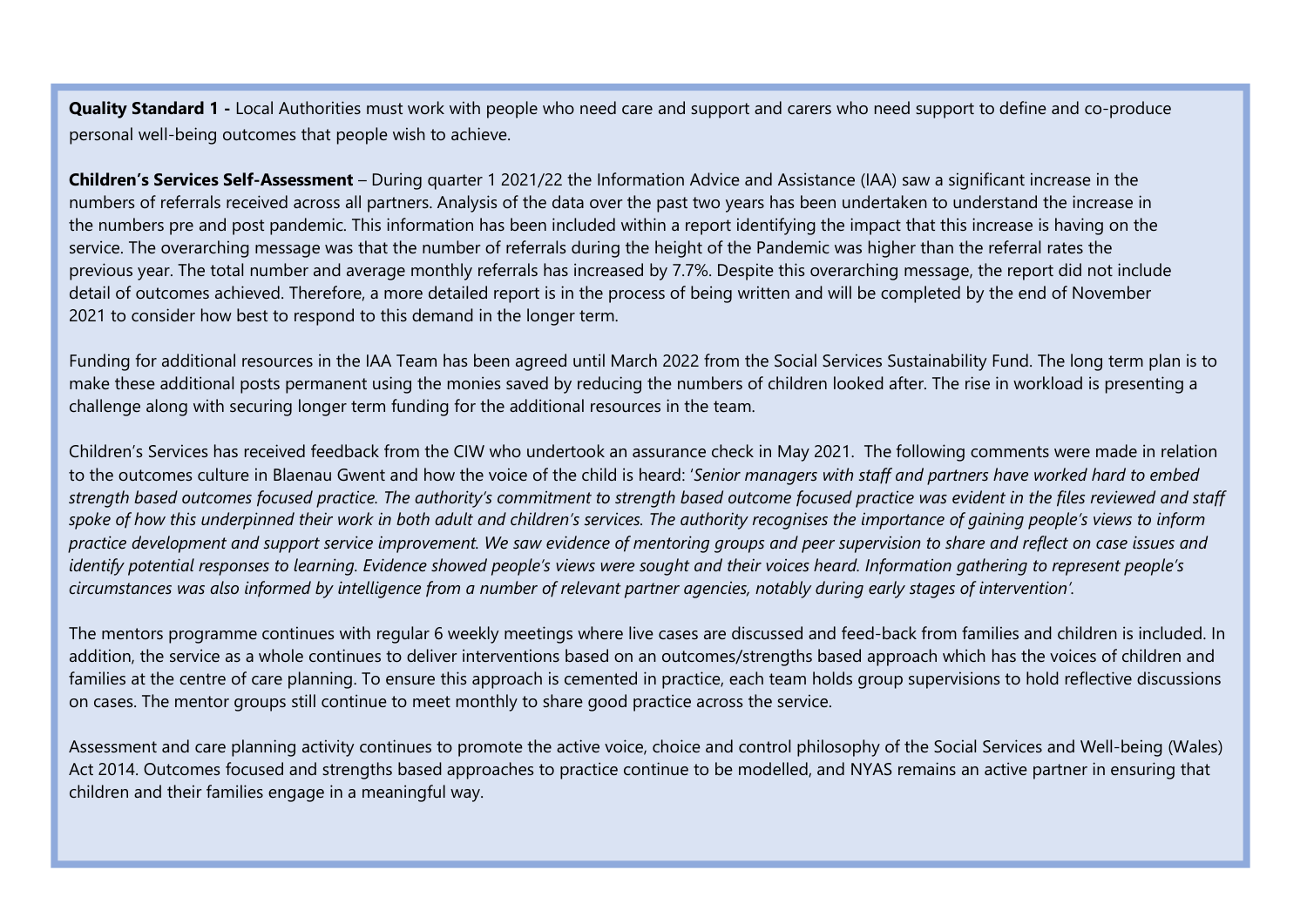Quality Standard 1 - Local Authorities must work with people who need care and support and carers who need support to define and co-produce personal well-being outcomes that people wish to achieve.

#### Adult Services Self-Assessment –

In order to raise awareness of advocacy and increase demand into the service via the Gwent Access to Advocacy (GATA) helpline an awareness campaign was undertaken. However, the Covid-19 pandemic halted progress and made it difficult to establish the true need and demand for advocacy across Gwent. Advocacy providers and the GATA helpline have highlighted that referrals are now returning to pre-covid levels with a marked increase in parent advocacy relating to child protection cases. Data is still being collated, but an overall picture of advocacy provision within Gwent is now being developed. This will help to measure the success of the GATA pilot and inform an options paper for future advocacy commissioning, scheduled in early 2022.

In 2023 the Community Health Council will be replaced by a new 'Citizen Voice Body' which should provide the opportunity to co-ordinate the provision of advocacy support across the health board in order to strengthen the citizen's voice in relation to health and social care.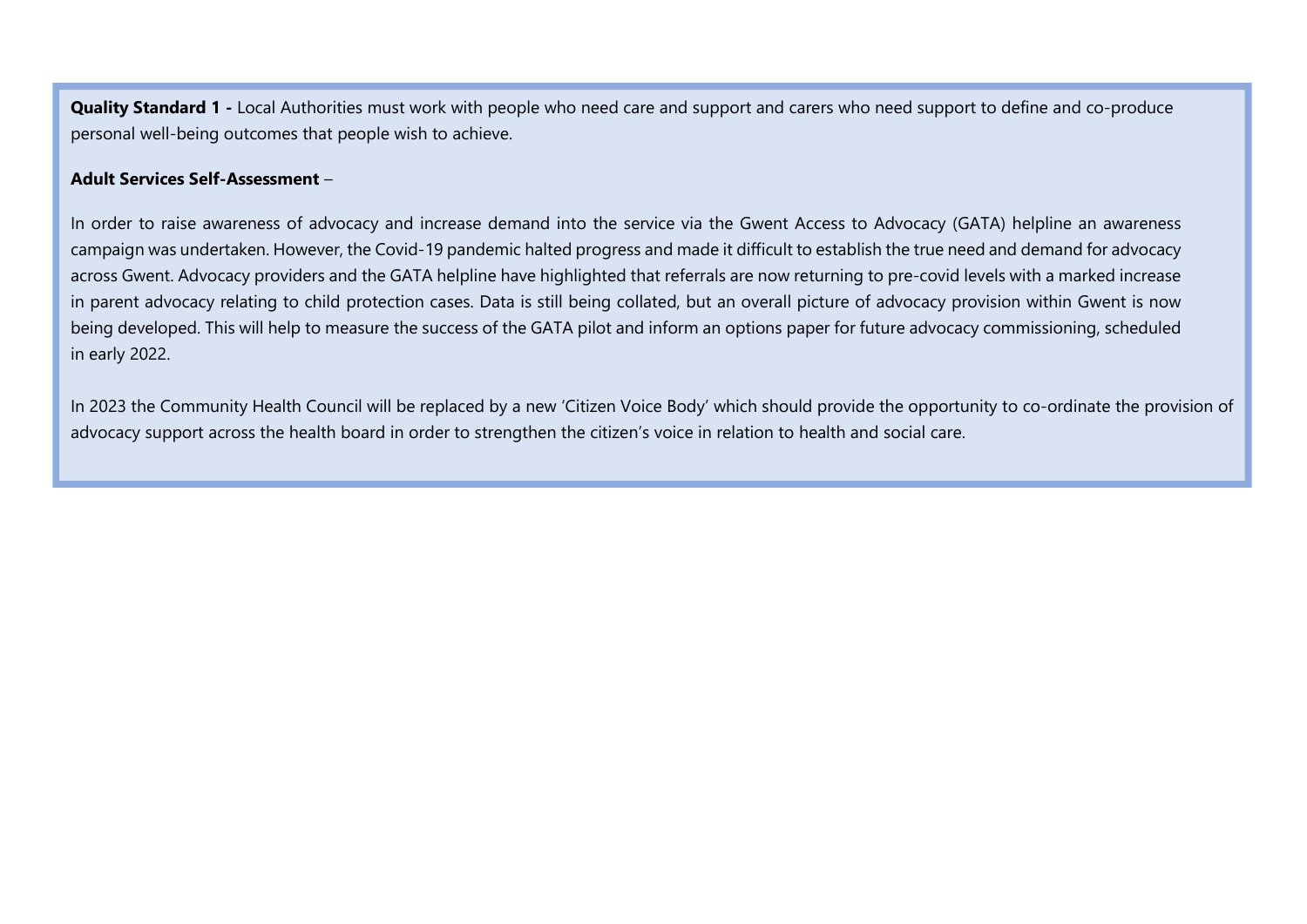Quality Standard 2 - Local Authorities must work with people who need care and support and carers who need support and relevant partners to protect and promote people's physical and mental health and emotional well-being.

Children's Services Self-Assessment – The formal consultation with Blaenau Gwent foster carers has been finalised and the outcome shared internally with senior management team, the Placement Team and with foster carers. The response rate was just under 17% with a higher response from the kinship foster carers. The consultation showed that the highest satisfaction rate was achieved, with support from the link worker and Placement Team (10 out of 10 from generic foster carers) and a significant increase of satisfaction with training and learning opportunities available (8.85/9.35 out of 10). An Action Plan has been developed and will be implemented until the next formal consultation due in March 2022.

Further work has been undertaken to progress the evaluation of the disability service, planned for May 2022. A longitudinal study by Worcester University is also planned to follow up the journey through transition from 14 to 24 years old. Both pieces of research will have involvement and contribution of children, young adults and families.

Families First hold mandatory reflective practice sessions on a monthly basis. These sessions are facilitated by the Team Manager and Clinical Psychologist on an alternative basis whereby members of the Team are given the opportunity to bring cases to discuss, share ideas, reflect on what is working/isn't working/what is important to the family, and how best to support the family to achieve their identified outcomes. Families First paperwork is also being reviewed to become more strength based.

Supervision is used to help support workers reflect on their practice, to reinforce an outcomes based approach when discussing families, including the 'what matters question'. This is then reinforced during monthly reflective practice sessions.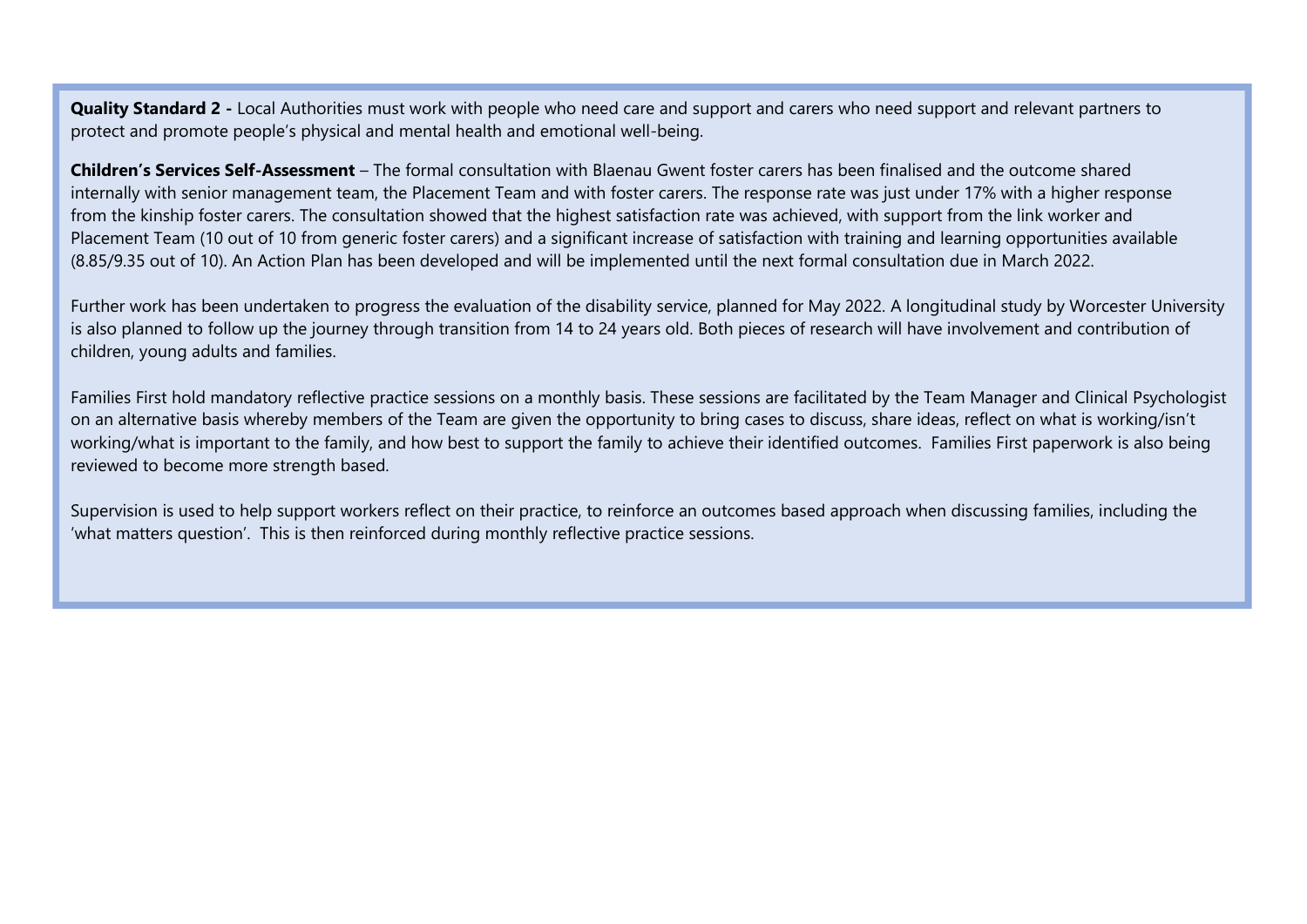Quality Standard 2 - Local Authorities must work with people who need care and support and carers who need support and relevant partners to protect and promote people's physical and mental health and emotional well-being.

Adult Services Self-Assessment – There continues to be ongoing strengthening links between the Community Resource Team (Gwent Frailty) and IAA team. This includes close working with GP colleagues to support pressures across the Health and Social Care sectors. Close work is also ongoing with other professionals such as WAST, Primary and Secondary care colleagues to deliver proportionate assessments at the front door. We have continued to develop a Hospital Hub at Ysbyty Aneurin Bevan to expedite safe discharge from hospital sites. Working with Gwent Local Authorities to support unnecessary hospital admissions to the acute sites by enhancing the support provided by the Gwent Home First Service. The hospital hub is focussing on a model of 'Discharge to Recover and Assess' whereby a patient undertakes an assessment at home as opposed to being assessed in hospital when it is deemed appropriate.

Integral to promoting independence and reducing dependency on traditional care agencies, is the further enhancement of the Care Management, IAA, Community Resource Team and preventative works streams. In order to meet anticipated health and social care demands over the winter period there has been an increase in the capacity of a number of projects including:

- Commissioning additional third sector support from the Age Cymru Hospital Discharge Team;
- Recruiting additional health care support workers to increase the assessments of those receiving double handed care packages with the aim of reducing these to single handed care with new state of the art equipment / beds etc.;
- Increased capacity of Pharmacy support to enable citizens to be independent with medication.
- Increased availability of Community Meals service to include a potential offer of tea parcels.
- Reviewing all current care packages as part of contingency planning;
- Increasing the capacity of the emergency care @ home / DASH service to respond to urgent care packages, including where there has been a rapid deterioration on a person's condition due to declining health, carer stress etc.;
- Scoping the potential to implement a night time response service in partnership with out of hours GP service, WAST, ABUHB and assistive technology providers; and
- Reviewing the dementia reablement service due to low numbers of referrals.

One Domiciliary Supported Living Service Provider has been placed under Provider Performance protocols and an Action Plan implemented; actions; monitoring; performance meetings and visits continuing to take place.

Meetings are held daily with ABUHB to discuss the escalating crisis across hospital sites. Where possible, to avoid lengthy in patient stays, owing to availability in care homes, assessments at hospital are being prioritised for social work assessments and the availability of domiciliary care packages.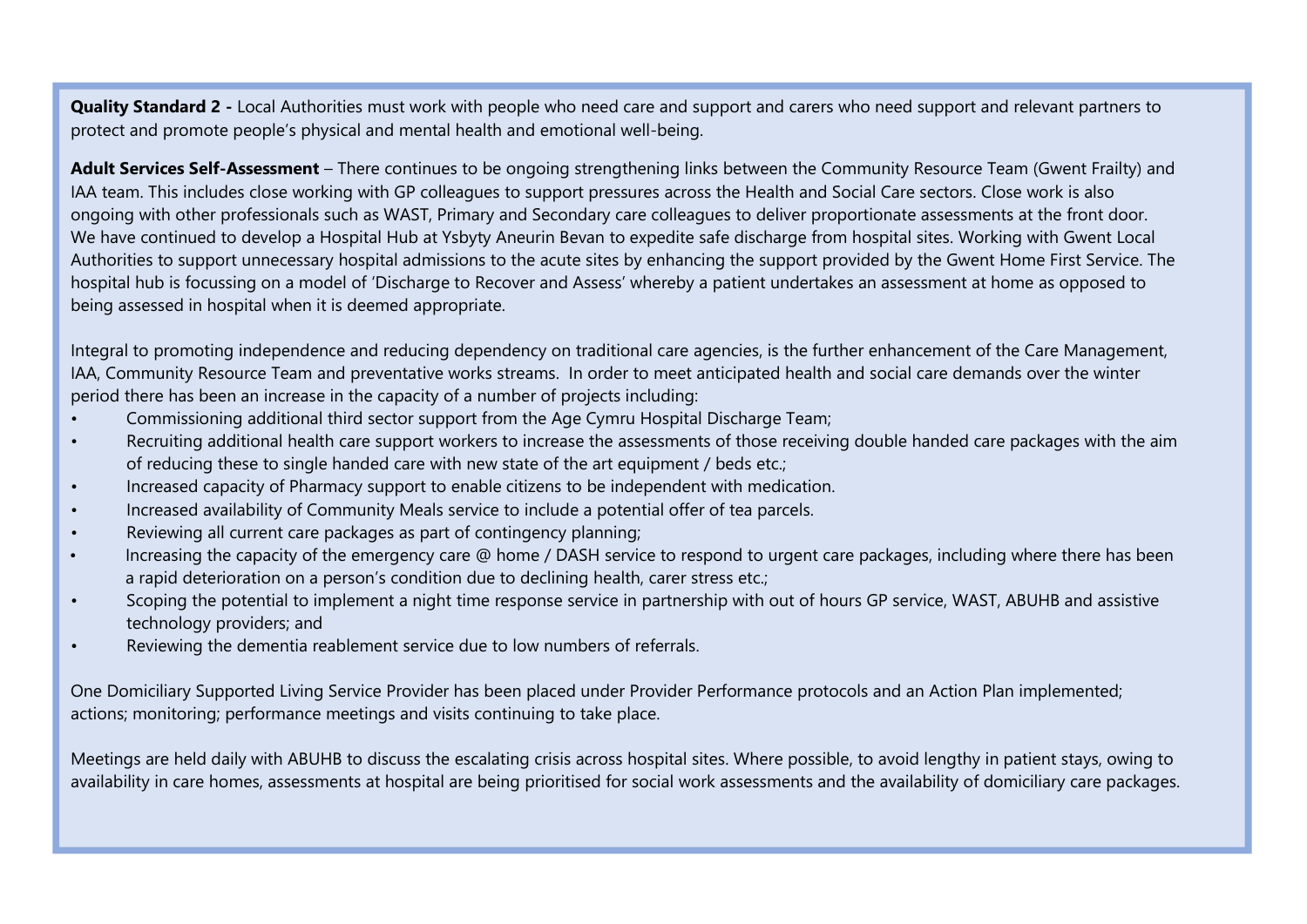Quality Standard 3 - Local Authorities must take appropriate steps to protect and safeguard people who need care and support and carers who need support from abuse and neglect or any other kinds of harm.

Children's Services Self-Assessment – The numbers of Children Looked After (CLA) continue to slowly but steadily decrease. Welsh Government has recognised the need to safely reduce the number of children coming into care and identified this as a priority area. In light of this, Integrated Care Fund (ICF) grant money was allocated to each local authority in Wales, via the Regional Partnership Boards in April 2019, to invest in and develop services to safely reduce the numbers of children coming into care.

It is important to recognise that the success of the CLA reduction strategy is dependent on a whole service approach. The robust preventative interventions delivered by Families First and Flying Start prevent needs from escalating into statutory services. The Information Advice and Assistance Team provides robust screening and initial assessment of all referrals ensuring the appropriate action is taken to meet needs. All of the Social Work Teams work exceptionally hard to keep families together and work with families using a strengths based approach. One of the key elements of the strategy is to promote workforce stability. However, operational teams are facing staffing shortages. It is accepted that this is a Wales wide position and there is no simple solution. The senior leadership team is addressing how best to respond to the staffing short-fall from multiple standpoints; a separate strategy has been devised to consider short, medium and longer-term solutions (and considering the opportunity to collaborate on a regional basis).

The new Corporate Parenting action plan for 2021/22 has been finalised and updates given in September 2021. The Corporate Parenting Board meets quarterly and each January the Social Services Scrutiny Committee receive a detailed report on progress of the Board, including an action plan and separate report for Education.

As part of the continuous improvement plan, work has been ongoing regarding the pathway for Part 5 investigations. In line with the All Wales Safeguarding Procedures, strategy discussions, in connection with a potential person in a position of trust, will be held by the safeguarding manager. The safeguarding manager will then assess if threshold has been met to proceed to a full strategy meeting. The chairing of these meetings will continue to be the responsibility of the service manager. The new pathway will be in place by 1<sup>st</sup> November 2021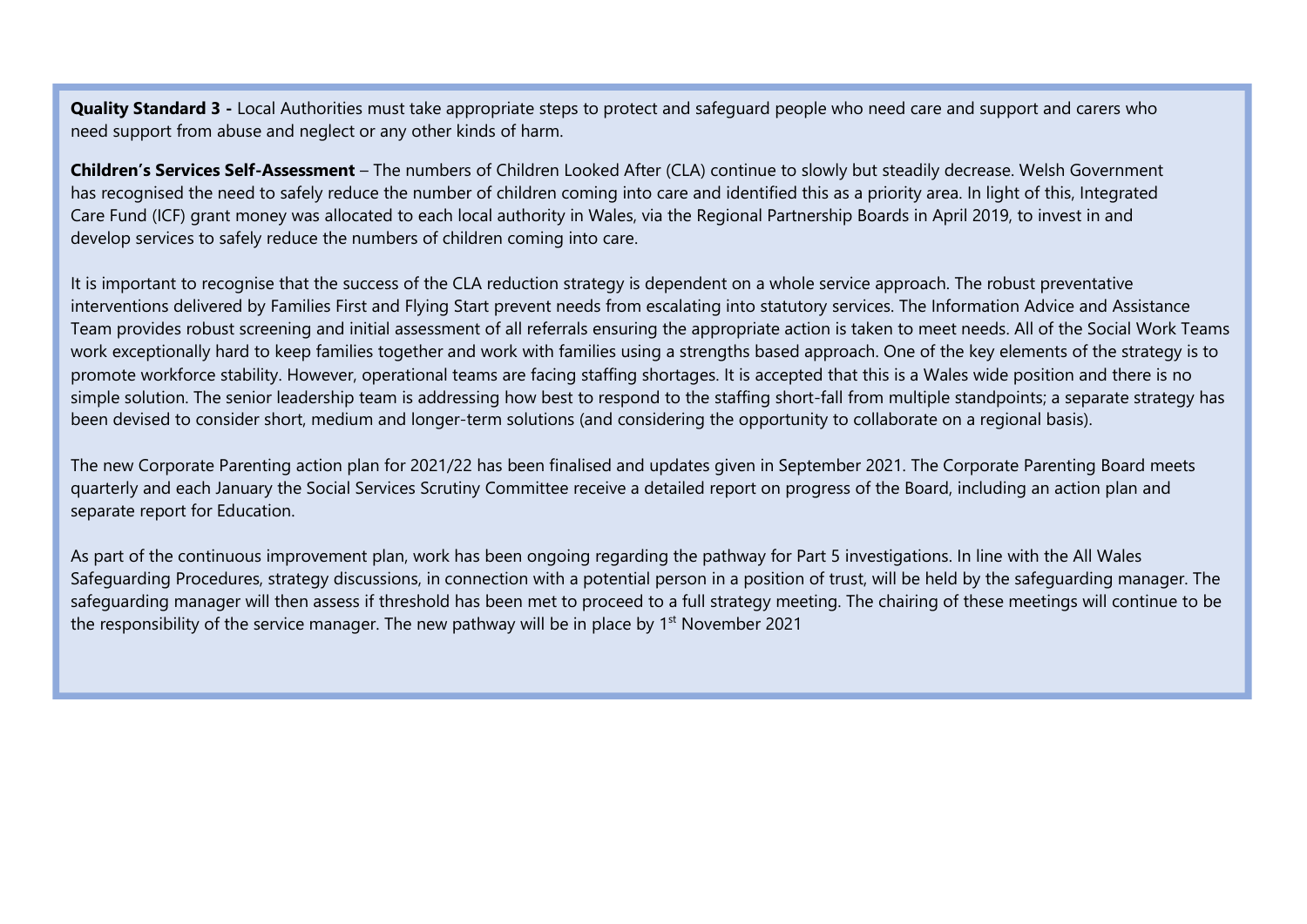**Quality Standard 3** - Local Authorities must take appropriate steps to protect and safeguard people who need care and support and carers who need support from abuse and neglect or any other kinds of harm.

#### Adult Services Self-Assessment –

Members from the Safeguarding Team are being based within the IAA each week in order to further enhance the service at the front door.

A three-year Strategic Plan was published for The South East Wales Safeguarding Children Board (SEWSCB) and the Gwent-wide Adult Safeguarding Board (GwASB) have published a three-year Strategic Plan covering the period 2020/21 and 2022/23. The Coronavirus (COVID-19) pandemic has caused significant disruption to all services and communities across the region. Despite this, Gwent Safeguarding Board and Blaenau Gwent Safeguarding team have worked diligently to ensure that essential services have remained operational to provide support to the most vulnerable adults.

We continue to plan for the implementation of the Liberty Protection Safeguards (LPS) legislation as a replacement for Deprivation of Liberty Safeguards (DoLS) and are delivering training as part of the Regional consortium in addition to increasing capacity at a local level.

There has been since the end of quarter 1 a shortage of staff in particular within the domiciliary care sector, due to increased wages and competition from sectors such as retail and hospitality together with pent up demand suppressed during the COVID-19 pandemic which has created problems for service delivery. In order to manage the expected increases in demand over the winter period, a risk management tool is to be implemented to prioritise assessments and care packages. This will be undertaken in partnership with ABUHB and CIW.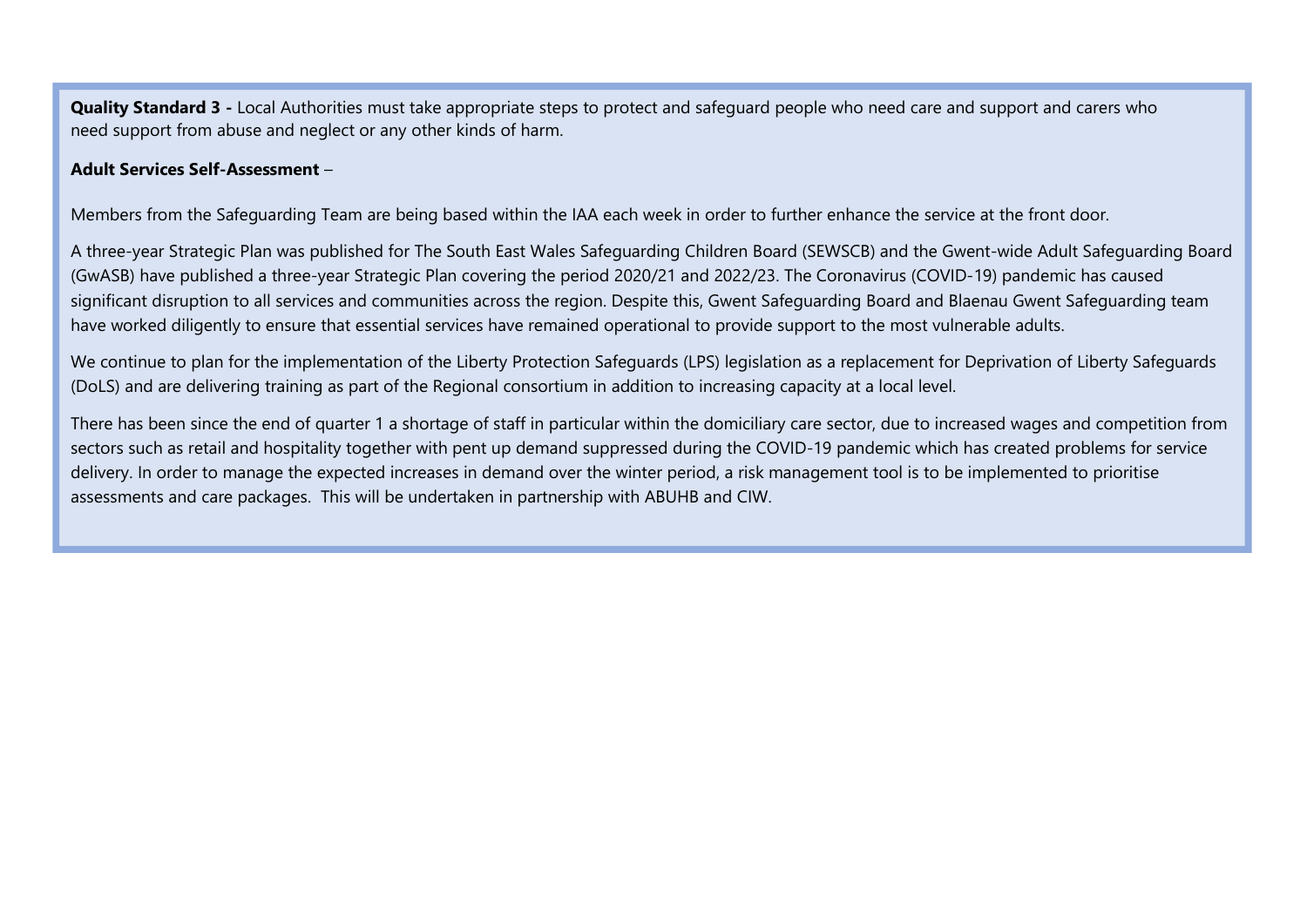Quality Standard 4 - Local Authorities must work with people who need care and support and carers who need support to learn, develop and participate in society.

Children's Services Self-Assessment - A Full review of all Legacy commissioned projects is underway. Financial management procedures are being used as the basis for the review, focusing on outcomes. No underspend has been identified at this point of the year which requires realigning, however, there has been notification from Welsh Government (WG) that the Children and Communities Grant (CCG) are to receive additional funds as part of the COVID recovery, therefore this process will be fully adopted to ensure the intended flexibility of the grant is honoured. The CCG board will agree services to be provided post April 2022 following the CCG Board in September 2021.

Findings from the Community Impact Assessment (CIA) have been reviewed in order to identify the needs and demands falling out of it and how they link to the community element of the CCG.

A significant proportion of the preventative services delivered in Children's Services are dependent on grant funding which is allocated on an annual basis. If this funding was removed it would be a significant risk to the department.

Funding assisted places continues to be the priority of the Child Development Fund this is to enable children in need to experience learning from an early age. Take up of the offer is very positive.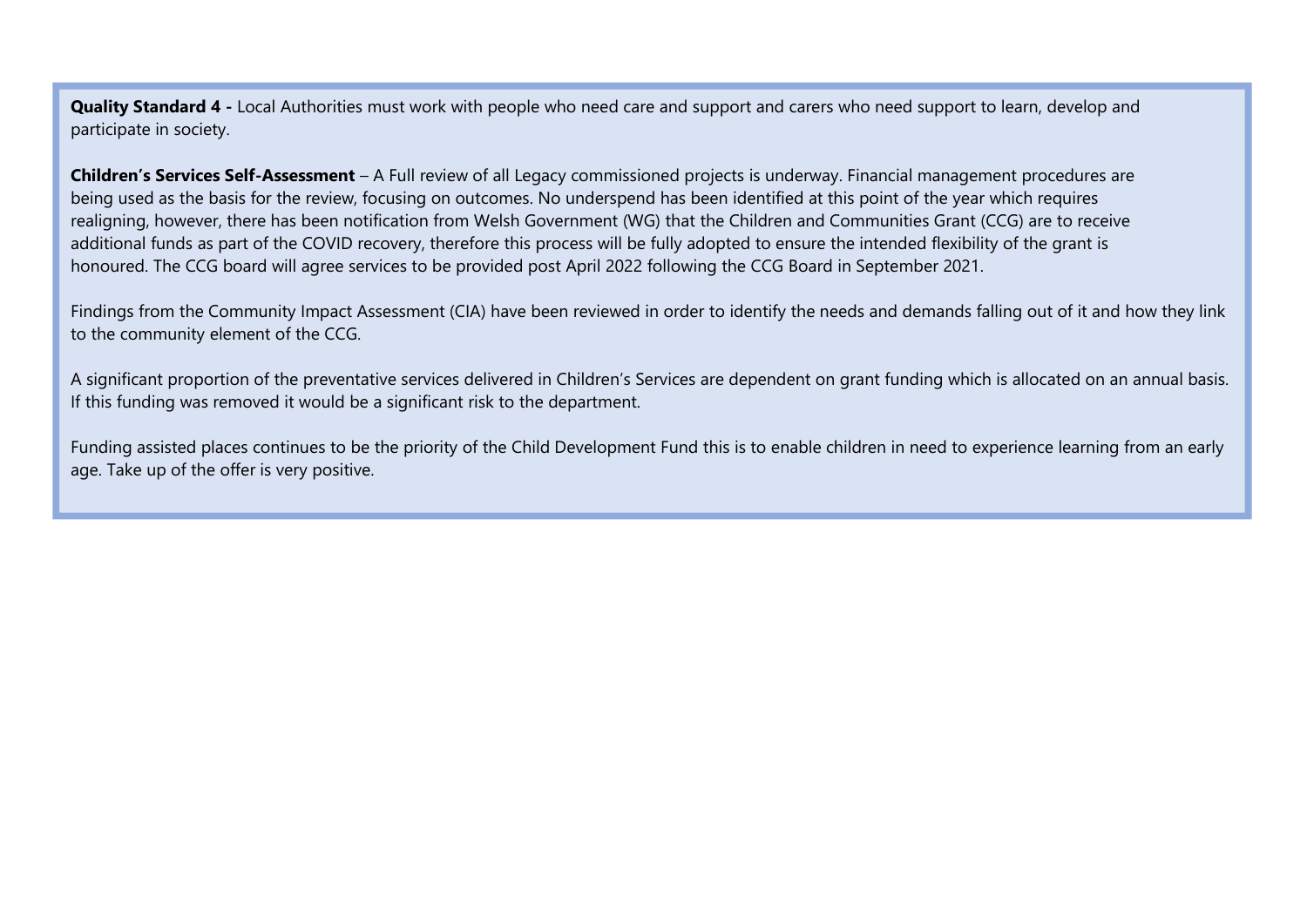**Quality Standard 4 -** Local Authorities must work with people who need care and support and carers who need support to learn, develop and participate in society.

Adult Services Self-Assessment – Consultation has taken place with staff regarding the reconfiguration of preventative services including the Support Worker roles within IAA and CRT and the Community Connector roles. It is anticipated the new structure will be in place by April 2022. The new structure will be resilient and sustainable and not be reliant on grant funding. Within the new structure, a Senior Practitioner and Senior Therapist will be co-located within the IAA Team to be at the 'front door'.

Capacity at Augusta House has been safely increased to support up to four guests. Work is continuing to develop new Augusta Promoting Independence Pods at the site. This project has been delayed due to complications with planning approval and increasing development costs, but the project has now secured additional funding from Welsh Government and should be open by Spring 2022. As part of these plans, the respite offer to young adults, as part of the transition planning from Children's to Adult Services will be increased.

The development of the enhanced Day Activities / Community Options Team has progressed well despite the ongoing COVID 19 pressures. Both the Lake View and Bert Denning buildings have safely re-opened but with limited sessional access which will hopefully increase during quarter 3. The outreach service is growing well and is successfully supporting citizens to meet their outcomes both in their own home or in wider community settings.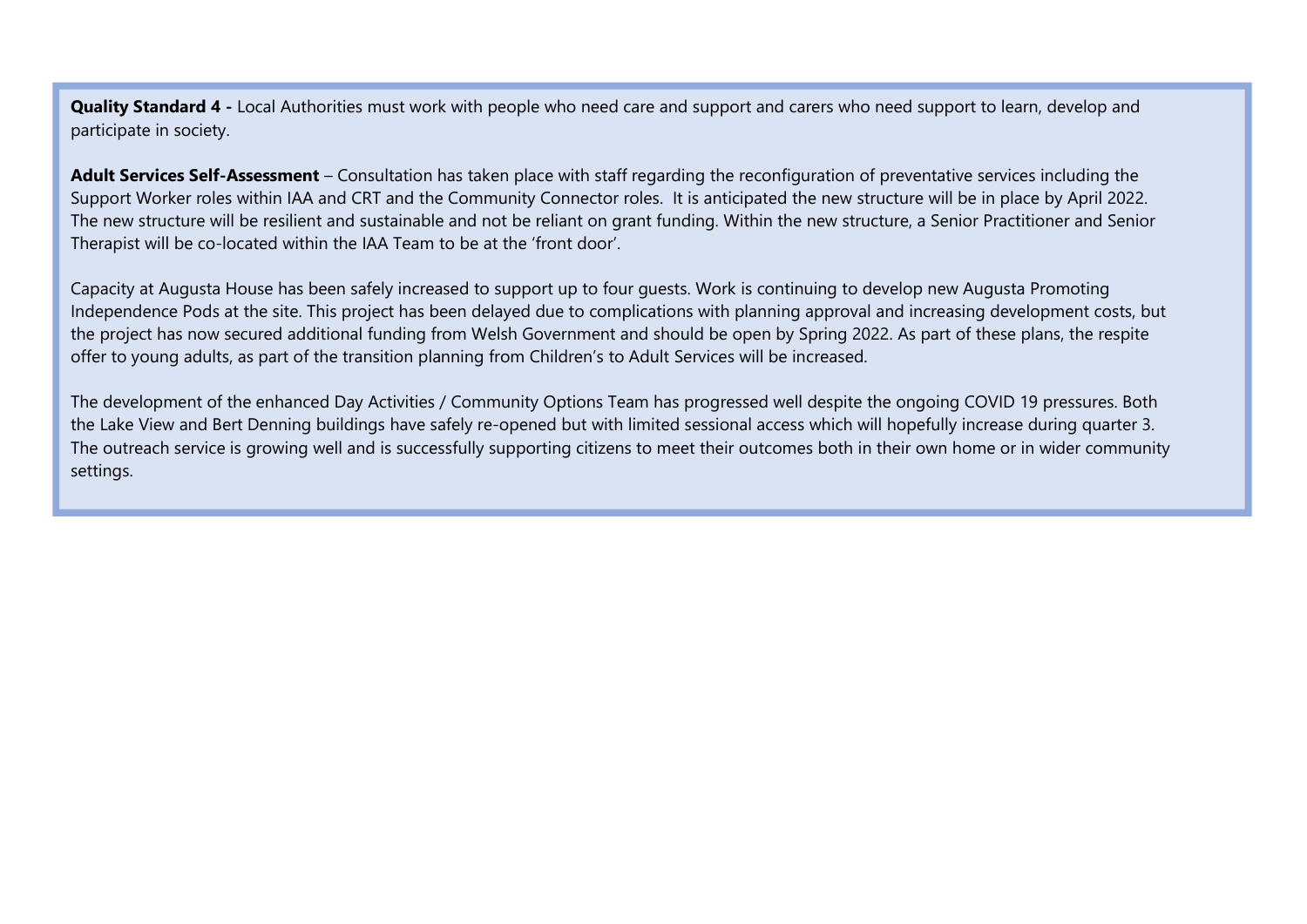**Quality Standard 5** - Local Authorities must support local people who need care and support and carers who need support to safely develop and maintain healthy domestic, family and personal relationships.

Children's Services Self-Assessment – As at 30<sup>th</sup> September 2021 Blaenau Gwent had 6 children placed outside Wales. This is an increase of 2 children (those children being made subjects of interim care orders and placed in the care of a parent). The remaining cohort of children placed outside Wales remains unchanged with 2 children placed with relatives in long-standing kinship placements and 2 in residential provision. Out of the 6 children living outside of Wales this is the long term plan for 2 of them as they are living with extended family members. The 2 new admissions to the care system have been placed with their parent as a result of a crossover between private and public law and it is envisaged that they will need to be looked after for a very short period of time. Therefore, in real terms, we only have 2 children looked after living outside of Wales.

The information above highlights that, as a Local Authority, Blaenau-Gwent bases care planning and placement decisions on the provision that best meets the child's identity and support needs with priority given to promoting a child's upbringing within their family of origin if it is safe to do so. The two young people placed in residential provision outside Wales are involved in focused planning to support a return to Wales in the future (if that is what matters to them) at an appropriate time for them.

In July 2021 Foster Wales was launched at the ADSS Summer Festival supported by the deputy minister Julie Morgan. This is a collaboration across all of the 22 local authorities in Wales working together to increase the number of local authority foster carers with the intention of ensuring all children who need to become looked after can remain within their local communities in high quality foster placements. This will allow children to remain in their schools and have easy access to spend good quality time with their families.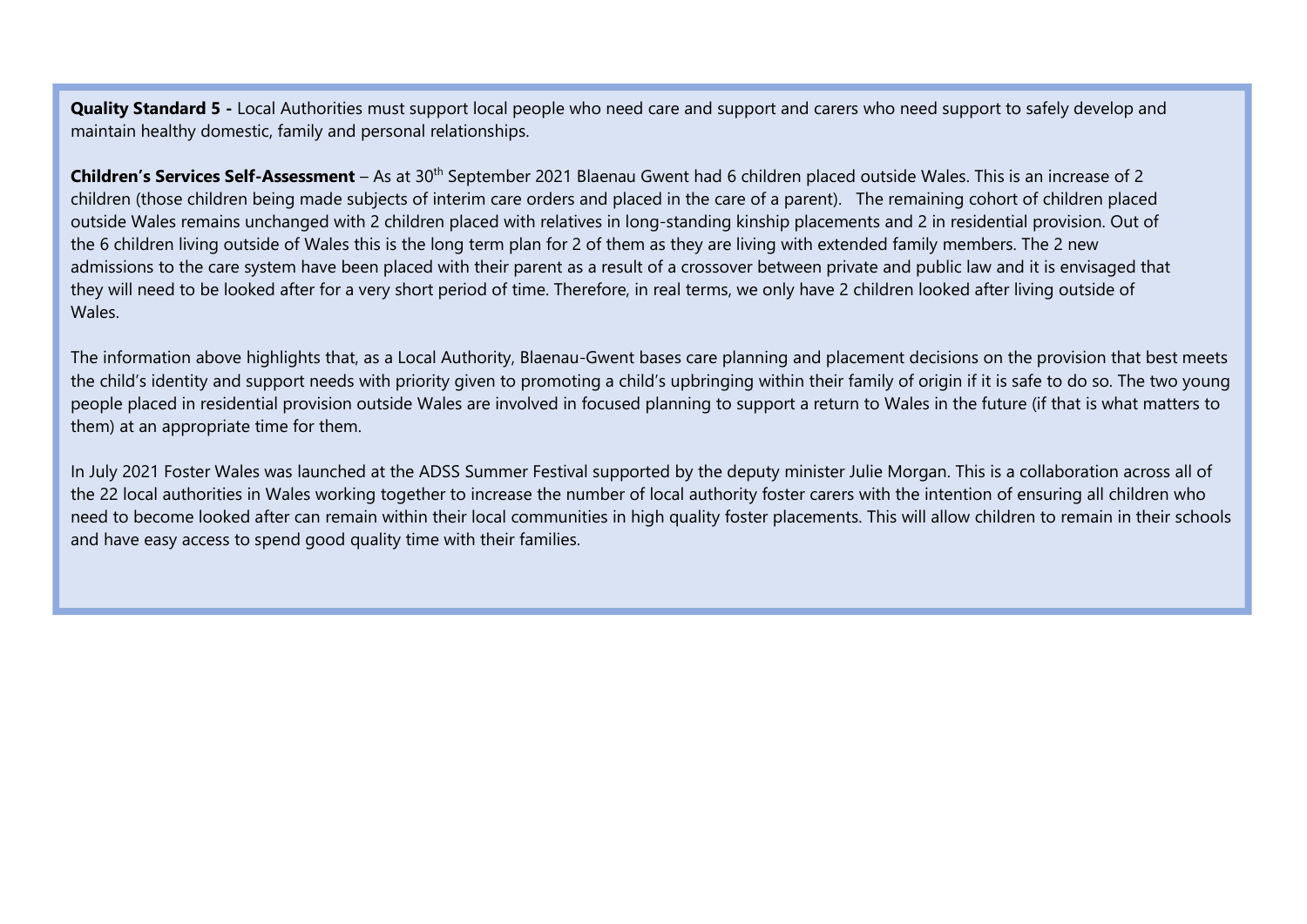Quality Standard 5 - Local Authorities must support local people who need care and support and carers who need support to safely develop and maintain healthy domestic, family and personal relationships.

Adult Services Self-Assessment – Work is currently ongoing with Age Cymru to consider options for remodelling the service to increase capacity to deliver a 7-day emergency response team, working alongside the Domiciliary Care Brokerage service. This will then assist in responding to the current pressures in the domiciliary care sector by providing low level support to domiciliary care agencies and the in house emergency care @ home team (DASH). The service will also support hospital discharges and provide low level prevention support post discharge, to help alleviate the current demands facing hospitals and support people to return home with the support they require.

A submission to Welsh Government is being prepared for the anticipated Covid Recovery Grant and Winter pressures funding. The WG Carers Grant has also been utilised and provides additional support for unpaid carers through the offer of additional Community Options Outreach sessions and sessions with the Shared Lives Service

The service is carefully monitoring the core budget and, in particular, the new ways of supporting people owing to COVID restrictions and having to offer alternative models of day support, increased staffing levels and increased infection control processes. The use of agency staff is also being monitored due to high levels of staff absences.

The Carers Lead Officer and GP Engagement Support Officers continue to support unpaid carers; providing information, advice, assistance and on referral carers assessments. They maintain a presence in GP Surgeries and in Ysbyty Aneurin Bevan and carers are also supported with one to one sessions and appointments. Data shows:

- 55 Carers supported with information only
- 29 Carers supported with advice and assistance
- 84 Referrals received from GP Surgeries
- 128 x 1:1 Carers support sessions/appointments
- 30 x MDT meetings attended

A number of additional models of support for unpaid carers has been identified including increased support via the Community Options Outreach Team and Shared Lives Service. A number of enhanced support opportunities are also being developed, via the COVID recovery grant, to support unpaid carers including:

- Increasing the capacity of the Carers Engagement team from November 2021;
- Increased third sector support for carers;
- Blocked booking of respite beds to support carers;
- Increased availability of respite at Augusta House; and
- Carers 'wellbeing sessions' and peer support events.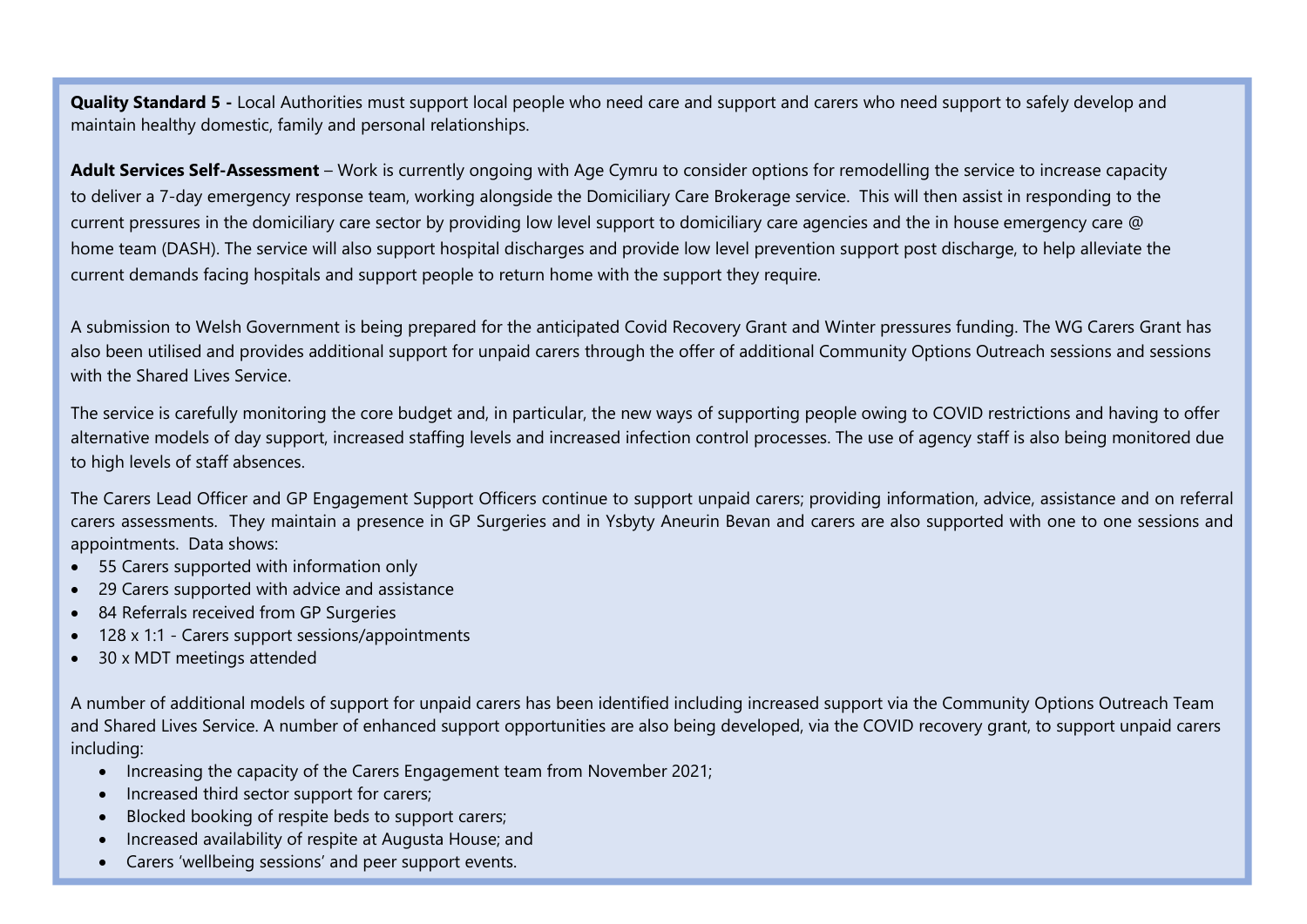Quality Standard 6 - Local Authorities must work with and support people who need care and support and carers who need to support to achieve greater economic well-being, have a social life and live in suitable accommodation that meets their needs.

Children's Services Self-Assessment – The accommodation subgroup now meets every six months as all actions are on track. The team has met with Tai Calon to plan accommodation for care leavers every January. There is still a shortage of 1 bedroom flats. This has been considered for a number of years but there is no appetite from the Registered Social Landlord's (RSL's) to develop this provision as it limits tenanting options.

The team manager for the 14+ team is a regular attendee on the Not in Employment, Education or Training (NEET) and Accommodation task group. Actions from these groups are regularly monitored and reviewed. The CLA education coordinator has successfully completed the Trauma Informed Diploma to inform and improve practice for our CLA. A number of schools across Gwent have also completed this programme.

The Placement Team and Locality Teams undertake parallel planning to prevent drift and ensure children are moved onto their long-term provision as quickly as possible. Placement stability meetings take place for unstable placements and the learning from those meetings informs service and practice development.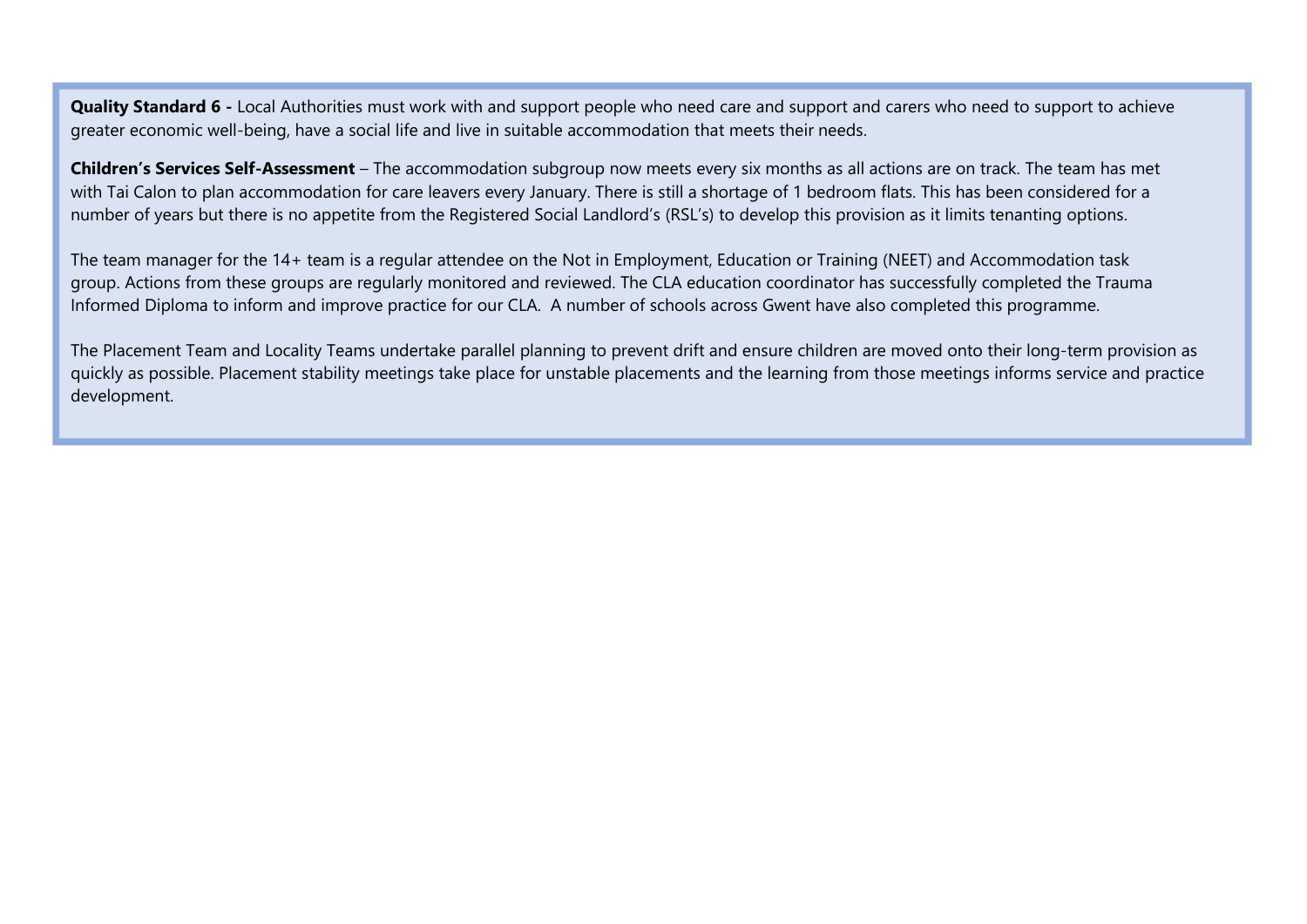**Quality Standard 6 -** Local Authorities must work with and support people who need care and support and carers who need to support to achieve greater economic well-being, have a social life and live in suitable accommodation that meets their needs.

Adult Services Self-Assessment – The Service has recently recruited a Housing Support Worker who will be based within the IAA Team providing support to people with housing needs. The Community Resource Team continues to operate a home visiting service so that patients are supported to undertake preventative assessments to avoid the need for health or social care services. A pilot is being scoped, with colleagues from Public Health Wales (PHW) and Aneurin Bevan University Health Board (ABUHB), on delivering early public health information to patients who are at high risk of requiring a hospital admission over the winter period. This will enable some people to stay well during winter and is based on a model of preventative support that has been successfully used in New Zealand to maximise independence in the older population.

The service is continuing to look at funding options in order to increase capacity and enhance Technology Enabled Care (TEC) provision via the Gwent TEC group. A SMART flat is in development, within a sheltered housing scheme, to demonstrate the range of TEC available to support people to continue to live independently within the community.

An increase of £828,401 has been received in our HSG allocation for 2021/22. These monies can now be used to commission services, as evidenced in the Commissioning Plan/Spend Plan, to meet the housing support needs of the citizens of Blaenau Gwent. The following services have been commissioned:

- Increase in the capacity of the current generic floating support service to meet both the current and future demand;
- Increase in the in-house housing first provision to support individuals with complex needs. Currently, the team are working with 5 individuals, and the introduction of the 9 units at Cosy Place, Brynmawr will enhance the scheme and allow the scheme to be delivered effectively;
- A Crisis Worker supporting people affected by domestic abuse has been recruited. The support worker will be able to provide timely support to people in a crisis and will also assist in reducing the current demand on the domestic abuse floating support service;
- There is a high demand for the mental health floating support service. The current service has been enhanced by commissioning a Senior Support Worker, a dedicated Benefits Support Worker and an Asset Coach providing strengths based housing related support which is person led; and
- An Assertive Outreach Service is now available offering support to people with substance misuse issues residing in temporary accommodation and HSG accommodation based schemes.

The service is in the process of commissioning the following service provisions:

- A young person's floating support service
- A Housing Support Worker co-located within Adult Social Services Information, Advice and Assistance Team

The Greenacre Site development has been further delayed until Winter 2021. Pre tenancy support is currently being delivered to the tenants who will be moving into the new supported living bungalow on site.

Regular contact is being maintained with all care homes throughout Blaenau Gwent. Information in relation to staff vaccinations and testing is continuing to be collated and provided to ABUHB for analysis. Information on occupancy and bed vacancies is gathered and shared weekly on a regional basis, this includes updates on Homes which may be closed because of a COVID incident. The service is working in partnership with ABUHB to develop an Infection Control Support Team (IPAC) to support care settings with appropriate advice and guidance to prevent outbreaks.

Work is being undertaken with commissioned providers to review when care homes are requiring the support of the WAST within care settings and to seek alternative and safe support to avoid conveyancing residents to hospitals.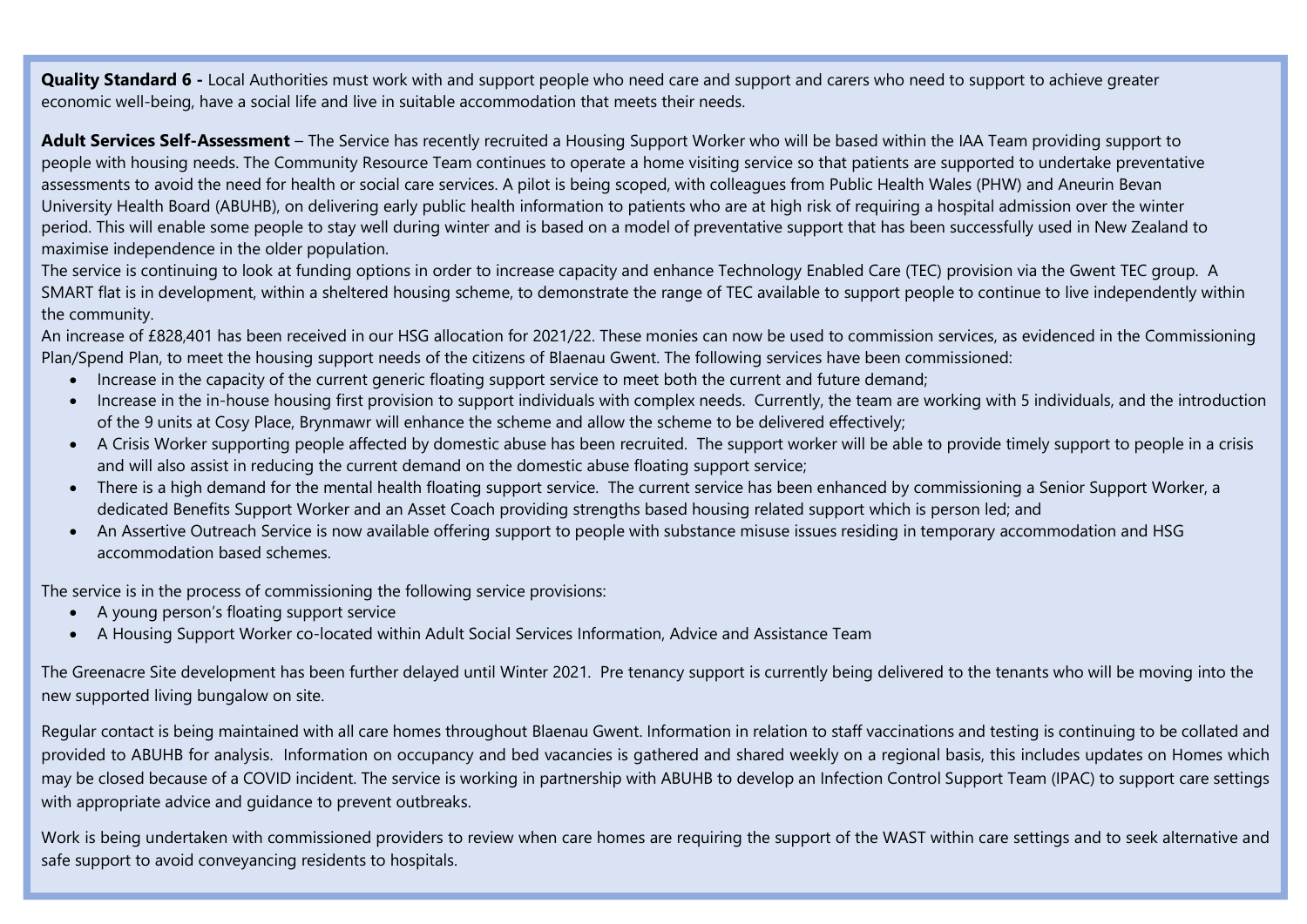# Departmental Priorities Quarter 1 and 2 – How We Have Performed

| <b>Priority Title</b>                                                                                              | Self-Assessment                    |  |  |  |
|--------------------------------------------------------------------------------------------------------------------|------------------------------------|--|--|--|
| To improve accessibility, provision of information and advice to enable people to support their own well-          | <b>Children's Services - Amber</b> |  |  |  |
| being.                                                                                                             | <b>Adult Services - Green</b>      |  |  |  |
| To work with people to make sure they have a say in achieving what matters to them.                                | <b>Children's Services - Amber</b> |  |  |  |
|                                                                                                                    | <b>Adult Services - Green</b>      |  |  |  |
| To intervene early to prevent problems from becoming greater.                                                      | <b>Children's Services - Green</b> |  |  |  |
|                                                                                                                    | <b>Adult Services - Green</b>      |  |  |  |
| To work with our partners including Aneurin Bevan Health Board and neighbouring authorities to deliver             | <b>Children's Services - Green</b> |  |  |  |
| integrated responsive care and support.                                                                            | <b>Adult Services - Green</b>      |  |  |  |
| To promote and facilitate new ways of delivering health and social care involving key partners and our             | <b>Children's Services - Green</b> |  |  |  |
| communities.                                                                                                       | <b>Adult Services - Green</b>      |  |  |  |
| To put effective safeguarding arrangements in place to protect people from harm.                                   | <b>Children's Services - Amber</b> |  |  |  |
|                                                                                                                    | <b>Adult Services - Green</b>      |  |  |  |
| To develop a partnership approach to reducing and alleviating the impacts of poverty.                              | <b>Children's Services - Green</b> |  |  |  |
|                                                                                                                    | <b>Adult Services - Green</b>      |  |  |  |
| To ensure effective forward financial planning arrangements are in place to support the Council's financial        | <b>Children's Services - Green</b> |  |  |  |
| resilience.                                                                                                        | <b>Adult Services - Green</b>      |  |  |  |
| Ensure long-term sustainability is at the forefront of our thinking and decision-making, enabling us to work       | <b>Children's Services - Green</b> |  |  |  |
| better with people, communities and each other, looking to prevent problems and take a more joined-up<br>approach. | <b>Adult Services - Green</b>      |  |  |  |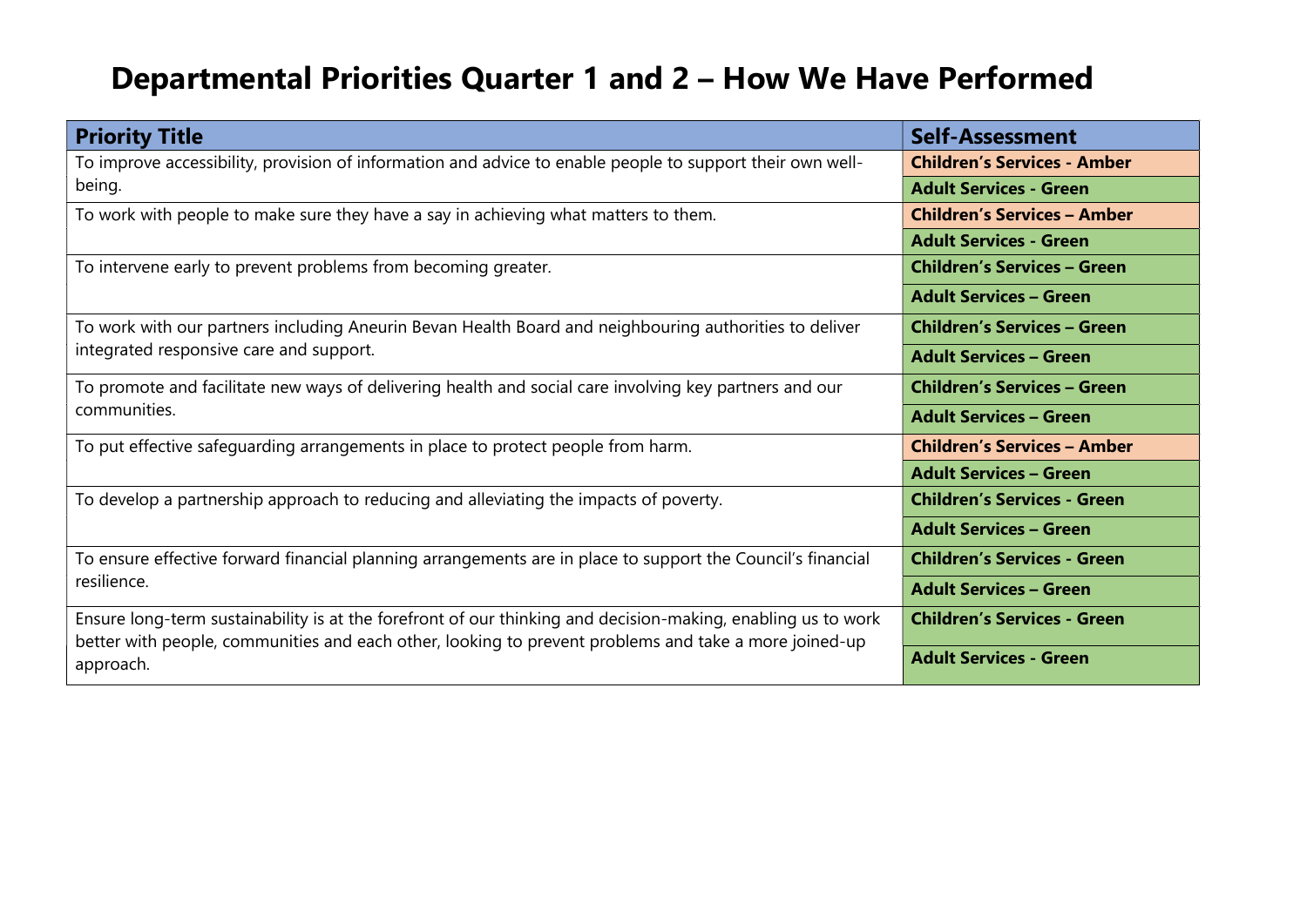### Children's Services Performance Indicators

|                                                                                                       |                    | Outturn  | Outturn | <b>Annual</b>           | Performance 2021/22 |                |                           |
|-------------------------------------------------------------------------------------------------------|--------------------|----------|---------|-------------------------|---------------------|----------------|---------------------------|
| <b>Performance Indicator Description</b>                                                              | Outturn<br>2018/19 | 2019/20  | 2020/21 | <b>Trend</b>            | Q <sub>1</sub>      | Q <sub>2</sub> | Quarterly<br><b>Trend</b> |
| Number of children on Child Protection Register                                                       | 56                 | 61       | 52      | $\overline{\mathbf{v}}$ | 61                  | 68             | ↑                         |
| Rate of Children on the Child Protection Register per 10,000 population                               |                    | 45       | 38      | $\overline{\mathbf{v}}$ | 45                  | 50             | 个                         |
| The percentage of re-registrations of children on local authority Child<br>Protection Registers (CPR) |                    | 6.1%     | 5.2%    | $\overline{\mathbf{v}}$ | 4.5%                | 7.5%           | 个                         |
| The average length of time for all children who were on the CPR during the<br>year                    |                    | 295      | 219     | $\overline{\mathbf{V}}$ | 237                 | 252            | 个                         |
| Number of children looked after                                                                       |                    | 208      | 200     | $\mathbf \cdot$         | 195                 | 190            | Ψ                         |
| Rate of Looked After Children per 10,000 population                                                   |                    | 153      | 147     | $\sqrt{2}$              | 143                 | 140            | ψ                         |
| The percentage of looked after children who have had three or more<br>placements during the year      |                    | 10.1%    | 9%      | $\mathbf \cdot$         | 9.2%                | 6.3%           | ψ                         |
| Proportion of children's services cases supported by preventative services                            | 61.3%              | 54.6%    | 59.3%   | $\overline{\mathbf{V}}$ | 56.3%               | 55.2%          | ↑                         |
| Percentage of referrals signposted to preventative services (children)                                | $N/A^*$            | $8.4\%*$ | 10.1%   | 个                       | 9.3%                | 7.7%           | ↑                         |

Reporting started in 2019/20 and routinely from quarter 2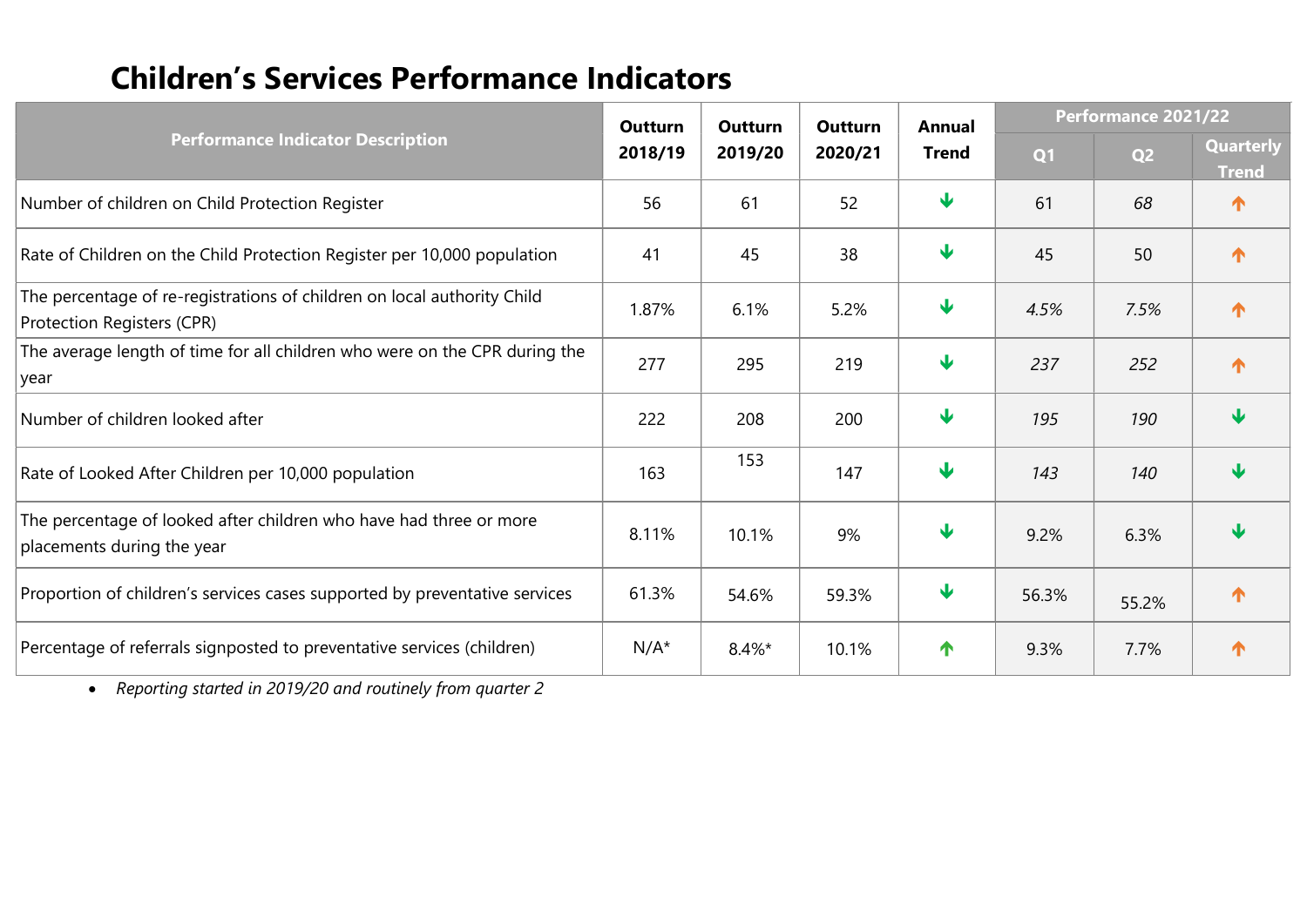### Adult Services Performance Indicators

|                                                                                                                      |                                                                                             | Outturn | Outturn      | <b>Annual</b>           | Performance 2021/22 |                           |                  |
|----------------------------------------------------------------------------------------------------------------------|---------------------------------------------------------------------------------------------|---------|--------------|-------------------------|---------------------|---------------------------|------------------|
|                                                                                                                      | <b>Outturn</b><br><b>Performance Indicator Description</b><br>2018/19<br>2020/21<br>2019/20 |         | <b>Trend</b> | Q <sub>1</sub>          | Q <sub>2</sub>      | Quarterly<br><b>Trend</b> |                  |
| Rate of delayed transfer for social care reasons per 1,000 population aged<br>75 and over                            | 1.16                                                                                        | 0.98    | $N/A^*$      |                         |                     |                           |                  |
| Rate of older people in residential & nursing home care per 1,000                                                    | 14.11                                                                                       | 14.64   | 11.70        | $\overline{\mathbf{V}}$ | 11.91               | 12.40                     | $\mathbf \Phi$   |
| population aged 65 or over                                                                                           | (196)                                                                                       | (204)   | (166)        |                         | (169)               | (176)                     |                  |
| The number of adults (aged 18+) receiving a service in the community who<br>receive a direct payment                 | 127                                                                                         | 120     | 111          | $\blacklozenge$         | 112                 | 117                       |                  |
| Percentage of referrals signposted to preventative services (adults)                                                 | 7.1%                                                                                        | 17.9%   | 17.6%        | $\leftrightarrow$       | 10.7%               | 13.2%                     | $\blacktriangle$ |
| Proportion of adult services cases supported by preventative services (New)                                          | 29.6%                                                                                       | 33.8%   | 31.9%        | $\overline{\mathbf{v}}$ | 37.0%               | 34.9%                     | Ψ                |
| Percentage of adult protection enquiries completed within statutory<br>timescales**                                  | 93.3%                                                                                       | 95.3%   | 62.1%        | $\blacklozenge$         | 60.7%               | 47.5%                     | ₩                |
| Percentage of proportionate assessments that led to a more comprehensive<br>assessment for care and support - adults | 64.3%                                                                                       | 14.4%   | 44.5%        | $\overline{\mathbf{v}}$ | 42.7%               | 45.6%                     | ₩                |

\* DToC figures are no longer reported by Social Services. March 2020 was the last time the figures were reported

\*\* Percentage of adult protection enquiries completed within statutory timescales – Change in Process from Oct 20 and new forms developed to capture more realistic data.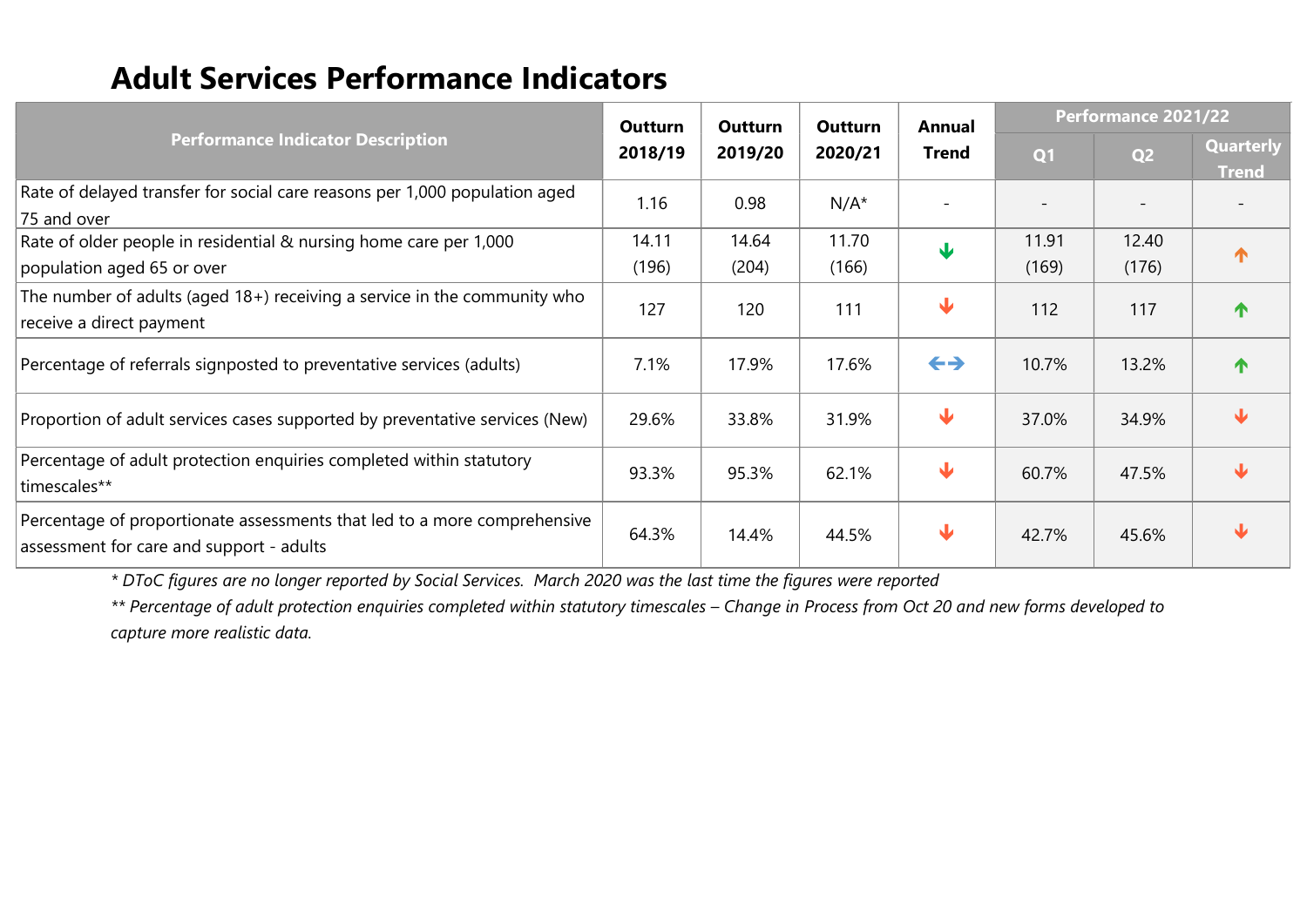### Case Studies

#### 14+ Team and Supporting Change Team

#### Miss B

Miss B lived at home with both parents until they separated in her early teenage years. The family then came to an arrangement for Miss B to live with mum on weekdays and with dad on weekends. The separation between parents was not amicable and Miss B struggled with witnessing arguments. Mum would often support financially and emotionally but there was no help from dad and this caused significant tensions between family members. The family had a care and support plan put in place as there was a significant risk of family breakdown due to parents struggling to manage the young person's behaviour.

The Supporting Change Team completed work around relationship building and understanding what matters to the family. This led to the development of a family plan of direct work while utilising tools to assess the parent's motivation to change in addition to completing direct work with the young person around wishes and feelings, emotional literacy, consequences and expectations.

Miss B remains at home with mum and their relationship has improved. Tensions in the family have reduced and the parents now have a better understanding of Miss B's emotional needs and can better respond to these.

#### Miss V

Miss V was presenting as both verbally and physically aggressive towards her mother and younger brother. She was struggling to manage her feelings, particularly anger and also had several instances where she had been involved with the police. Mother and step father found it difficult to manage this behaviour. The family were supported to prevent the risk of a family breakdown as well as Miss V receiving educational support. Intensive support sessions were completed with Miss V, mother, step-father and grandmother. These sessions explored escalation, de-escalating strategies, PACE, managing emotions, fight/flight responses, upstairs and downstairs brain. Referrals have been made to New Pathways and NYAS following disclosures and education issues.

Following this support, the family are now able to manage Miss V's behaviours more effectively as there is a better understanding of her emotions.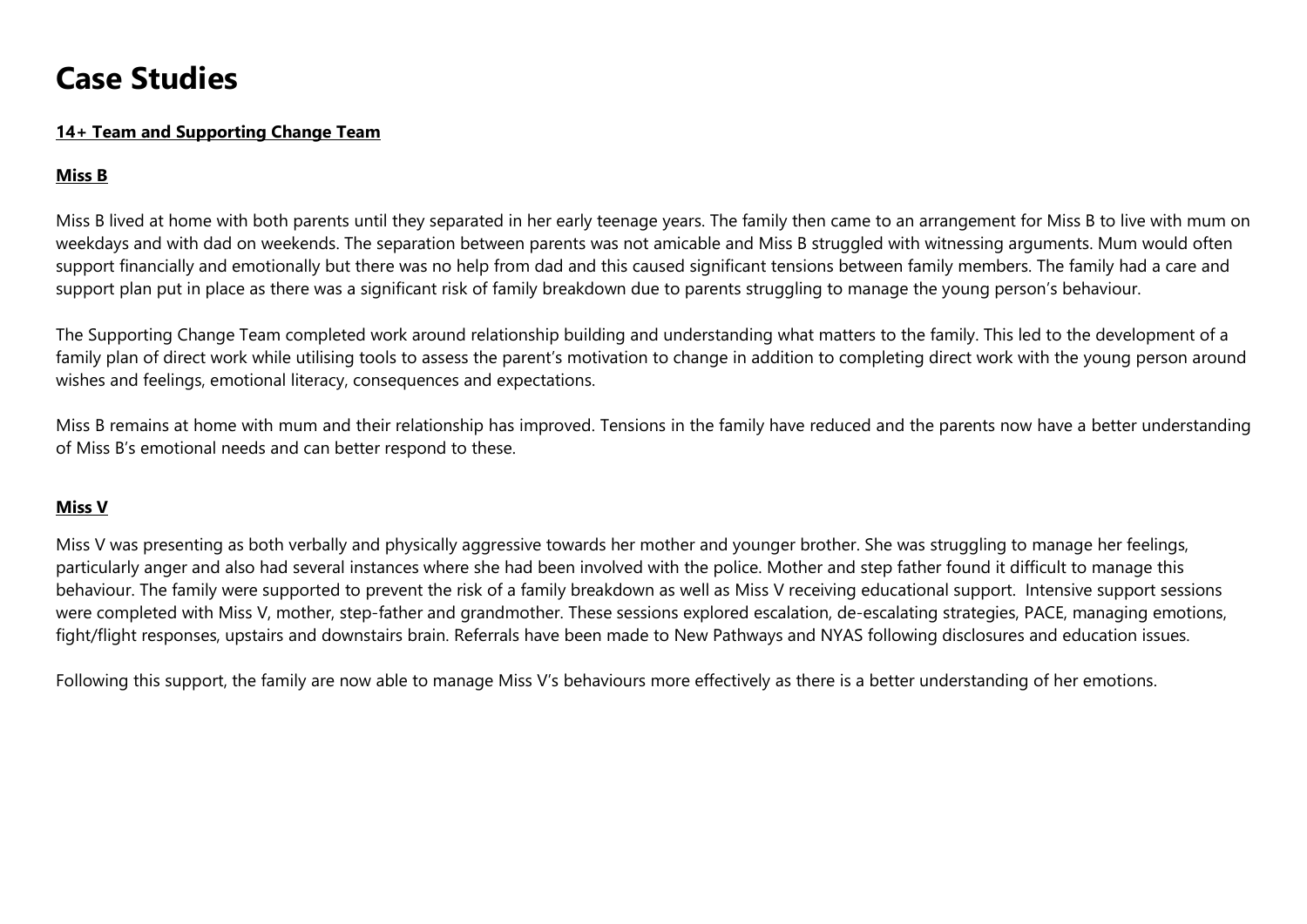#### Provider Services

#### Miss R

Miss R is a 31-year-old who has both physical and mental learning difficulties and epilepsy, requiring full support to manage her personal care needs. She is unable to communicate verbally but can communicate if unhappy or in pain. Miss R lives at home with her mother and father with mother being the main carer. Miss R uses a wheelchair, mobilised by others, and likes to spend most of her time out and on the floor.

The COVID 19 pandemic resulted in a lockdown of Provider Services. Miss R used to attend using the sensory room every day and the hydrotherapy pool once a week. These provided her with physical relaxation, exercise and mental stimulation as Miss R is able to mobilise her body more fully and independently. Throughout the lockdowns Miss R struggled with stimulation which impacted negatively on her overall mental well-being. However, since services have started to open back up Miss R is again able to access the hydro pool once a week and has stimulation with being around others and being in a different environment. Miss R continues to live at home with her parents who are able to have a break from their caring role whilst Miss R utilises the services at the Bert Denning Centre.

#### Mr T

Mr T is a 51-year-old who has a diagnosis of cerebral palsy, epilepsy, is registered blind, has a mild form of asthma, eczema, anaemia, high blood pressure, a hernia, limited communication and has learning difficulties. Mr T lives at home with his mother and step-father.

Mr T's diagnosis of cerebral palsy and his age means that an exercise plan in the hydro pool is important to limit the tightening and shortening of his muscles, to maintain mobility and enable strengthening and relaxation of the muscles. Mr T's posture has deteriorated and the exercise plan also prevents his posture from deteriorating further.

Prior to the COVID 19 Pandemic, Mr T accessed the Bert Denning centre four days a week and once a week had access to the hydrotherapy pool. A referral was made to the Critical Care and Support Team for Mr T to continue to use the hydrotherapy pool twice a week to maintain his mobility and posture as well as having contact with others and enjoyment at the centre.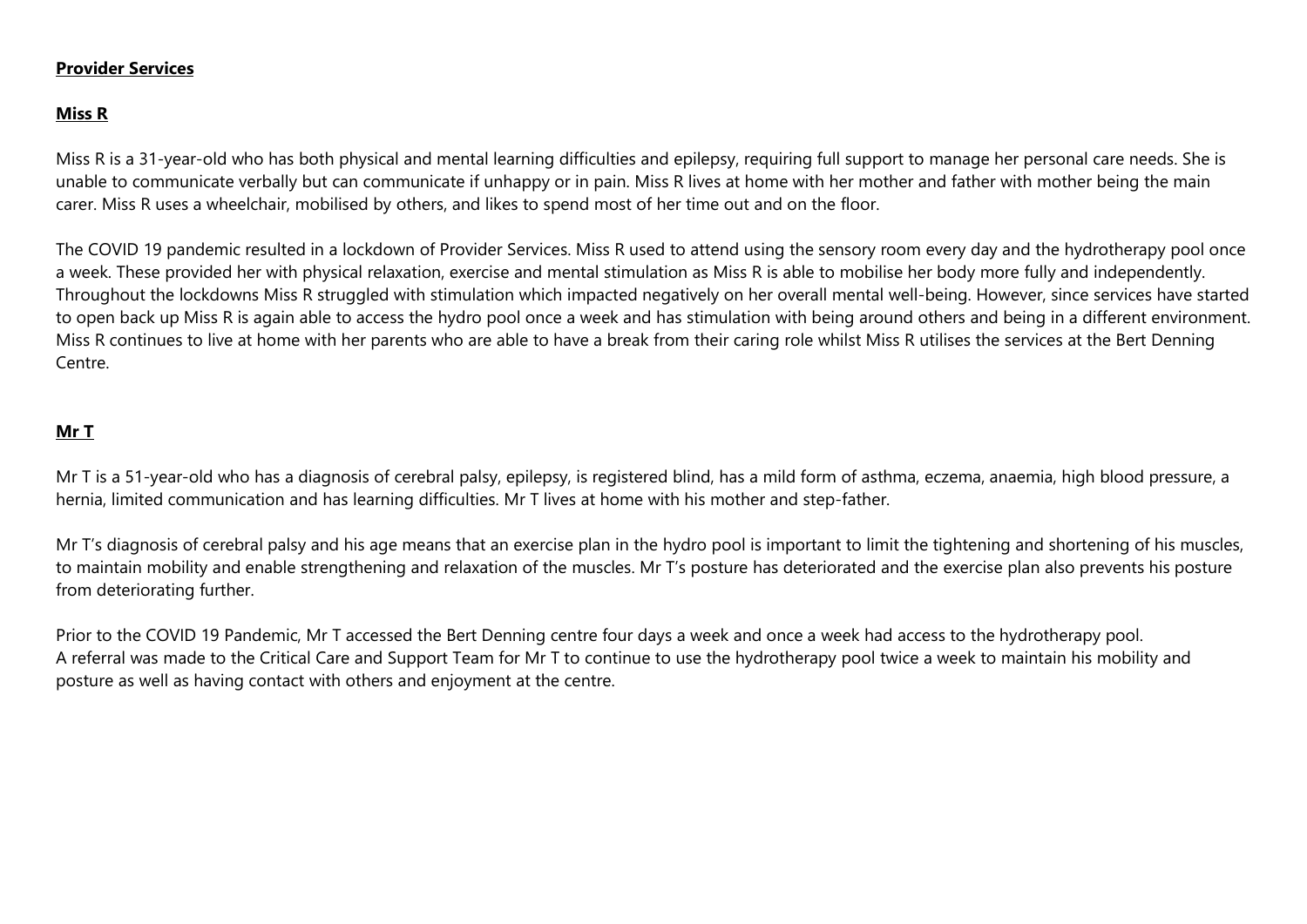## Managing Our Business - Workforce

This year remains an extraordinarily challenging period for the Social Care Sector. The workforce continues to deliver through resolve, dedication and commitment. Workforce Development, as a support service, strives to deliver whatever it can to enable the sector to fulfil that challenge skilfully and confidently. Blaenau Gwent has been actively maintaining delivery, within safe COVID 19 related guidance, including:

- Induction, registration and qualification of the registered workforce;
- Continued professional development for social workers;
- Preparation for the registration of the Adult Care Home workforce;
- Heightened focus on the Mental Capacity Act in practice whilst waiting for the Liberty Protection Safeguards codes of practice; and
- Facilitating an all-Wales response to training/refreshers for Appointed Officers (APSO).

Alongside continued sponsorship for managers to complete national programmes, Blaenau Gwent has also delivered local programmes:

- Managing an agile workforce;
- Supporting the workforce to access and use digital alternatives and new processes;
- Regulation and legal updates;
- Current essential skills such as management of the wellbeing of others and self; and
- Generic management skills.

The level of direct entry social work students requiring placements is lower than the authority commits to support. Blaenau Gwent has partnerships with four providers of the social work degree programme, and they continue to show a pattern of reduced attraction and recruitment. There are currently six unoccupied direct entry first year placements across Blaenau Gwent and Caerphilly. In response the joint workforce development approach Blaenau Gwent continues to invest heavily in its Social Work Strategy and the internal sponsorship of employees to qualify as social workers. It remains the highest investor in Wales to maximise the Open University route to qualification.

Heightened focus and support have been awarded to newly qualified social workers, particularly those that qualified during 2020 and 2021. Workforce Development is engaged in numerous retention initiatives during this challenging period of sector retention and recruitment. A full programme of events has returned using a full range of learning options.

Activity to support the workforce respond to the digital transformation has included:

- Linking with Digital Communities Wales to provide both digital resources and learning opportunities;
- Supporting management to provide resources and the environment to enable staff to access digital learning; and
- Playing a leading role in an all-Wales local authority project securing a fit for purpose learner experience platform, with combined learning management, that will provide equal access to local authority employees and non-employees who provide a service to the community.

Benefits continue to be realised for and by the workforce through the scale of opportunity possible due to the joint workforce development service model hosted by Blaenau Gwent in partnership with Caerphilly.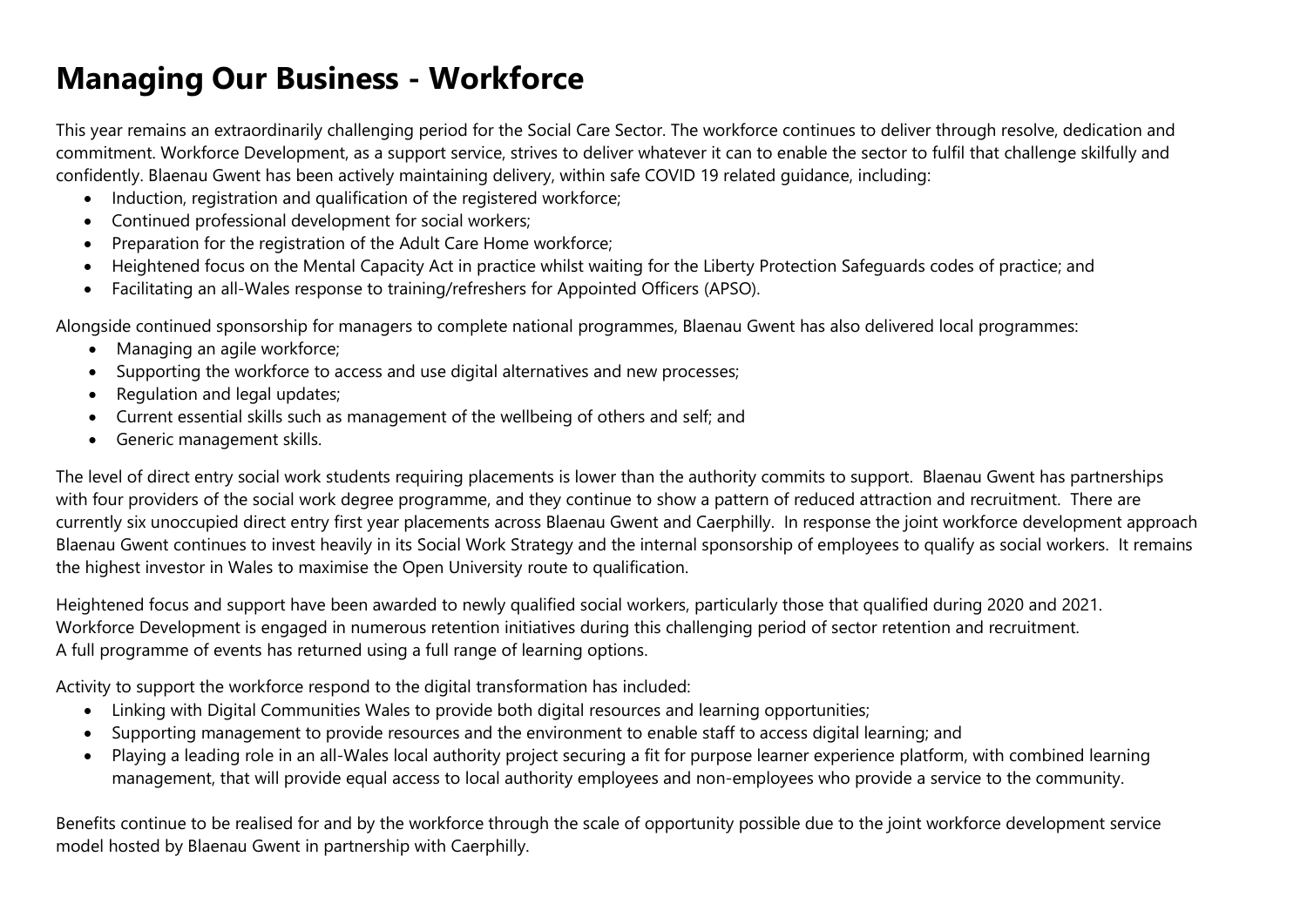### Budget 2021/22 - Quarter 1 & 2 (April 2021 to September 2021)

| <b>Budget Area</b> |                                            | <b>Budget</b> | <b>Forecast</b> | <b>Variance</b> |           |
|--------------------|--------------------------------------------|---------------|-----------------|-----------------|-----------|
|                    |                                            | £             | £               | £               | %         |
| 1                  | Commissioning & Social Work                | 3,727,710     | 3,546,738       | 180,972         | 4.85      |
| $\overline{c}$     | Children Looked After                      | 7,428,140     | 6,876,898       | 551,242         | 7.42      |
| 3                  | <b>Family Support Services</b>             | 188,600       | 199,603         | (11,003)        | $-(5.83)$ |
| 4                  | Youth Justice                              | 232,920       | 228,118         | 4,802           | 2.06      |
| 5                  | Other Children's and Family Services       | 2,340,130     | 2,297,228       | 42,902          | 1.83      |
| 6                  | Older People Aged 65 and Over              | 6,672,430     | 6,260,780       | 411,650         | 6.17      |
| 7                  | Adults under 65 with Physical Disabilities | 41,800        | 23,577          | 18,223          | 43.60     |
| 8                  | Adults under 65 with Learning Disabilities | 3,306,890     | 3,165,832       | 141,058         | 4.27      |
| 9                  | Adults under 65 with Mental Health Needs   | 531,730       | 522,314         | 9,416           | 1.77      |
| 10                 | <b>Other Adult Services</b>                | 392,250       | 391,155         | 1,095           | 0.28      |
| 11                 | <b>Community Care</b>                      | 15,373,320    | 15,291,024      | 82,296          | 0.54      |
| 12                 | Support Service & Management Costs         | 881,130       | 812,132         | 68,998          | 7.83      |
| 13                 | Corporate Recharges                        | 5,212,400     | 5,210,027       | 2,373           | 0.05      |
|                    | <b>Grand Total</b>                         | 46,329,450    | 44,825,426      | 1,504,024       |           |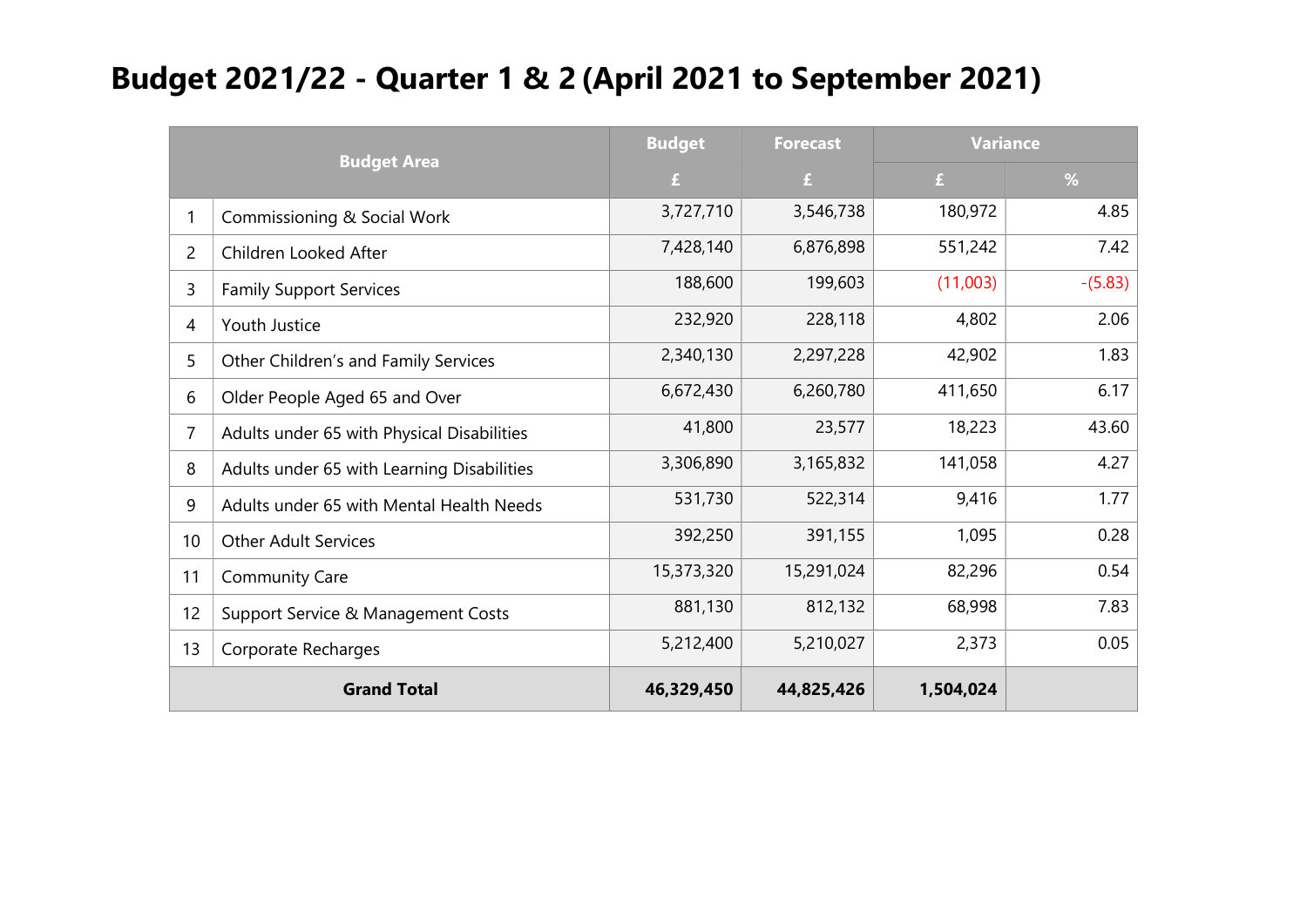# Social Services Corporate Risks

| <b>Risk</b>                | Quarter 2 Update (July - September 2021)                                                                             |             |
|----------------------------|----------------------------------------------------------------------------------------------------------------------|-------------|
| <b>Description</b>         |                                                                                                                      | Status      |
| CRR 4 - Safeguarding -     | Quarter 1 Progress (April - June 2021)                                                                               | <b>High</b> |
| Failure to ensure adequate | Safequarding referrals have continued to increase in the first quarter following the return to face to face teaching |             |
| safeguarding               | after the February half term in quarter 4 in 2020/2021. There has also been an increase in the number of             |             |
| arrangements are in place  | referrals in adults safeguarding compared to this time last year. There were more cases of abuse within the          |             |
| for vulnerable people in   | persons own home than previous quarters which may be a result of the pandemic and lockdowns. We are                  |             |
| <b>Blaenau Gwent</b>       | currently working on a safeguarding training programme which can be implemented in quarter 2 of the business         |             |
|                            | plan together with the updated Corporate Safeguarding policy. High referral rates from the police and police         |             |
|                            | force policy is such that any call outs undertaken where children are present at the address will result in a        |             |
|                            | safeguarding referral being made. We are currently working with the Police to try and address whether this is        |             |
|                            | necessary. Training for staff on Domestic Abuse is 70% complete and the remaining 30% will need to be trained        |             |
|                            | face to face due to difficulties with online training (e.g. without access to ICT) this has proved difficult due to  |             |
|                            | COVID 19 restrictions.                                                                                               |             |
|                            | <b>Quarter 2 Progress (July - September 2021)</b>                                                                    |             |
|                            | Referrals have increased with the easing of lockdown but it remains to be seen whether these will                    |             |
|                            | materialise into cases where further action is needed. A programme has been put together for                         |             |
|                            | Safeguarding training which was to be implemented in Q2, this is delayed as queries have been raised by              |             |
|                            | CLT around delivery and cost. Safeguarding Policy has been updated but as linked to the training                     |             |
|                            | programme has not been progressed via the political process to date. Q2 has seen increased pressures                 |             |
|                            | within health and social services relating to employees taking annual leave after a difficult period during          |             |
|                            | the pandemic, increase in numbers of staff self-isolating, staff off sick and difficulties recruiting and            |             |
|                            | retaining staff, particularly in the domiciliary care and residential sector. This will be the subject of a          |             |
|                            | separate risk on the Corporate Risk Register but it is highly likely that these pressures could have a direct        |             |
|                            | effect on safeguarding arrangements and this risk will need to be kept under close review as we move                 |             |
|                            | into Q3.                                                                                                             |             |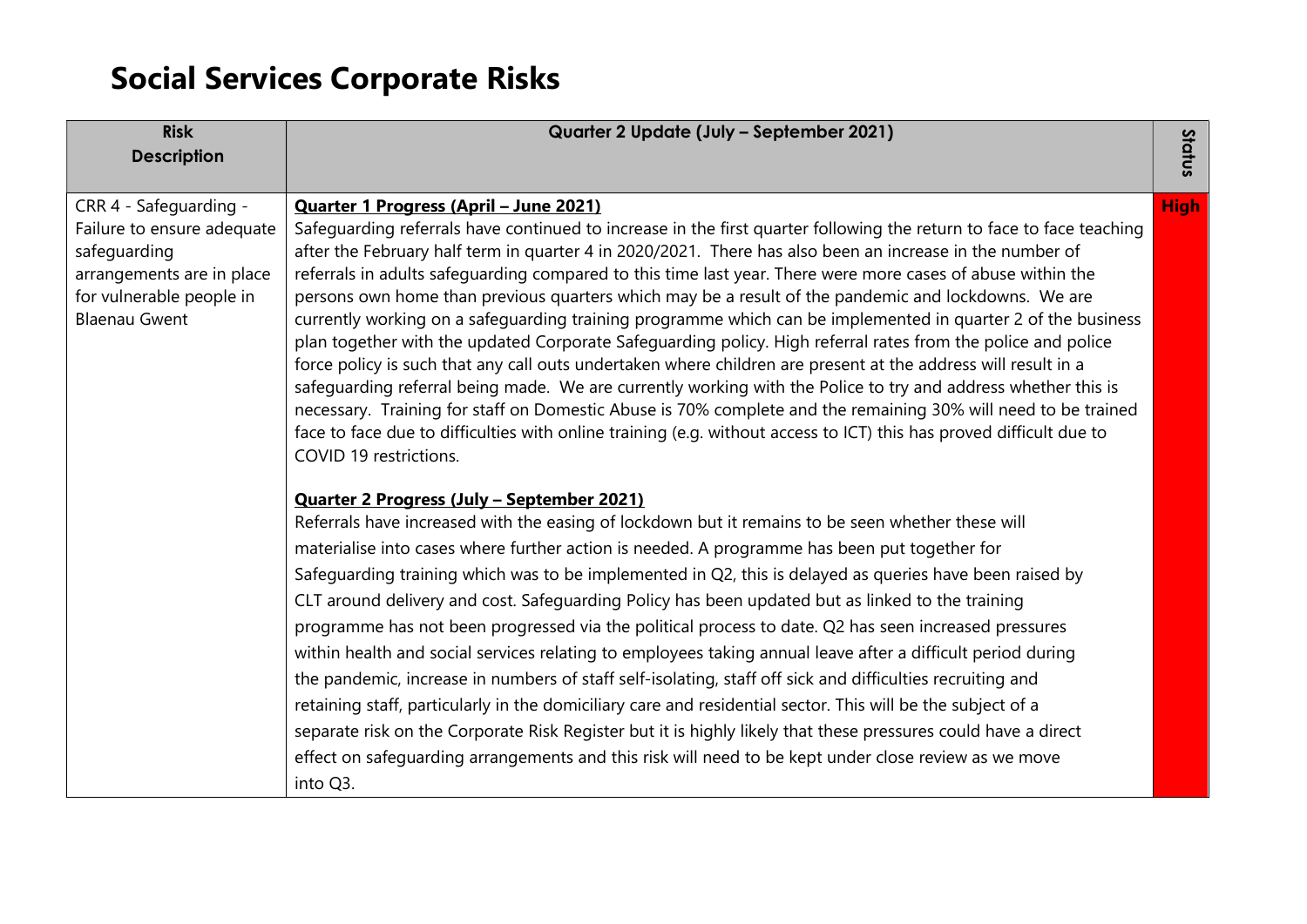| <b>Risk</b><br><b>Description</b>                                                                                                                                                                                                                          | Quarter 2 Update (July - September 2021)                                                                                                                                                                                                                                                                                                                                                                                                                                                                                                                                                                                                                                                                                                                                                                                                   | Status      |
|------------------------------------------------------------------------------------------------------------------------------------------------------------------------------------------------------------------------------------------------------------|--------------------------------------------------------------------------------------------------------------------------------------------------------------------------------------------------------------------------------------------------------------------------------------------------------------------------------------------------------------------------------------------------------------------------------------------------------------------------------------------------------------------------------------------------------------------------------------------------------------------------------------------------------------------------------------------------------------------------------------------------------------------------------------------------------------------------------------------|-------------|
| CRR20 - There is a risk that<br>increasingly complex<br>needs and demand for<br>services provided by Social<br>Services and Education, in<br>particular for Looked After<br>Children, will put further<br>significant pressure on the<br>Council's budget. | Quarter 1 Progress (April - June 2021)<br>There continues to be an increase in referrals in the first quarter following the return to face to face teaching<br>after the February half term in quarter 4 in 2020/2021. We have started to implement the revised Safe Reduction<br>of Children Looked After Strategy 2020 to 2025 following its agreement by Executive. We are also working with<br>Education to implement the new ALN reforms. The numbers of children looked after continues to fall during the<br>first quarter of 2021/22, with the number now standing at 195 from 200 at the end of quarter 4. This remains a<br>high risk given the gradual reduction of COVID-19 restrictions and the possibility of more children at risk coming<br>to light over the coming months.<br>Quarter 2 Progress (July - September 2021) | <b>High</b> |
|                                                                                                                                                                                                                                                            | Number of children looked after continues to reduce (187 as at 21/09/21) however there is a risk that the rise in<br>referrals may result in more children coming into care. In adult services, cases are more complex and needs of<br>the older population are at a higher level than anticipated as early intervention and preventative work has not<br>been possible due to the pandemic. Discussions are ongoing in respect of a future collaboration with Caerphilly<br>for the provision of legal services in respect of children's services in particular. It is anticipated that this will<br>reduce the budget for legal services which is high in particular in respect of children's services due to currently<br>being outsourced due to a lack of capacity within the Council's legal services.                               |             |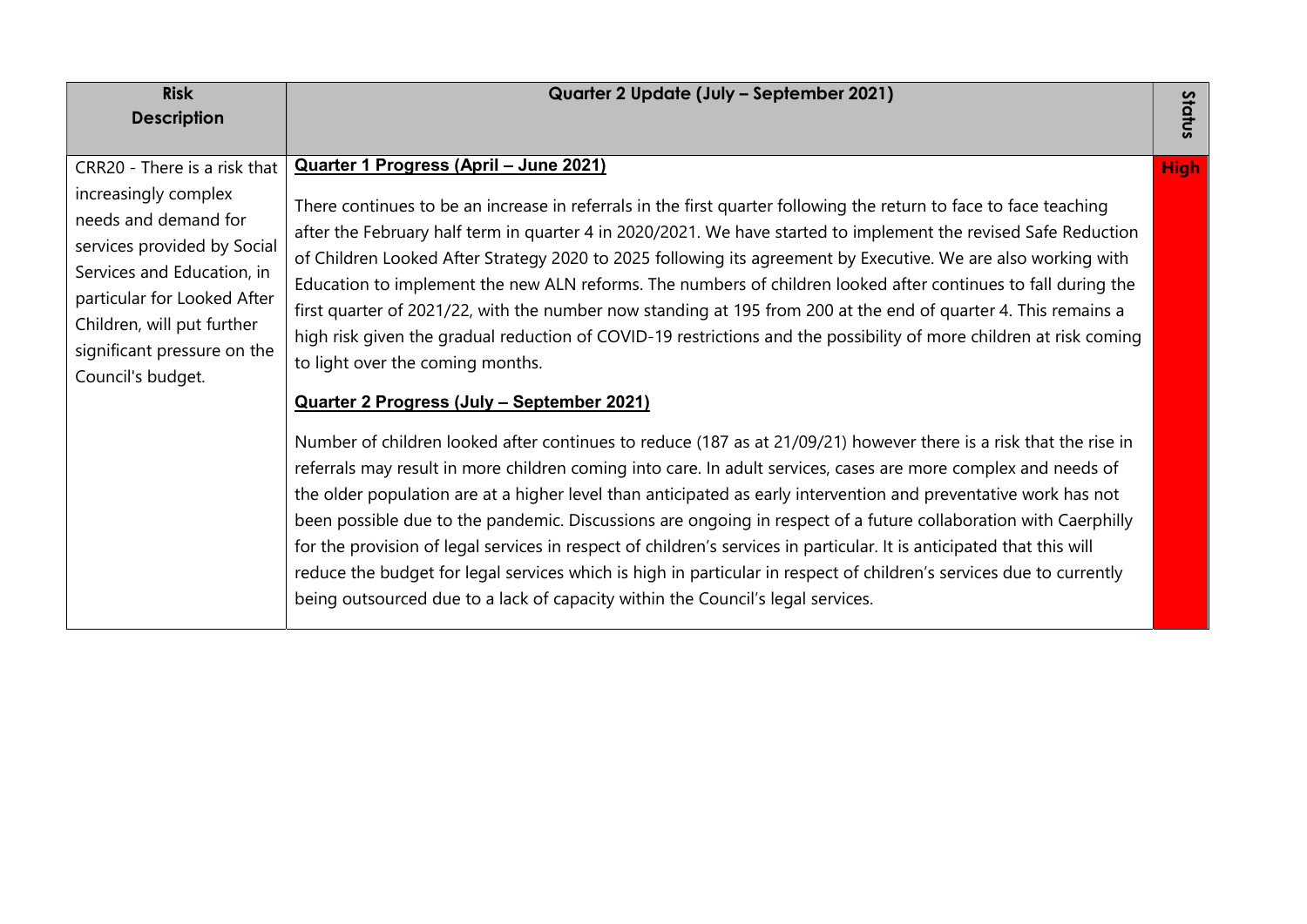| <b>Risk</b>                      | Quarter 2 Update (July - September 2021)                                                                    |                 |
|----------------------------------|-------------------------------------------------------------------------------------------------------------|-----------------|
| <b>Description</b>               |                                                                                                             | Status          |
|                                  |                                                                                                             |                 |
| New Corporate Risk (links        | This risk is to reflect the acute pressures in the Health and Social Care System due to a "perfect storm"   | <b>Critical</b> |
| to $SS10/12$ ) - There is a risk | of multiple contributing factors. Increases in hospital numbers for heart attacks and strokes, increases in |                 |
| that identified staffing         | mental health issues and an increase in the deconditioning and frailty of our older population due to       |                 |
| pressures in social services     | the period of inactivity as a result of the pandemic. This is alongside a workforce who are exhausted,      |                 |
| will result in an inability to   | staff who have COVID-19 due to opening up or been 'pinged' and self-isolating, Staff who are                |                 |
| deliver services particularly    | exhausted and are off sick which when coupled with the fact we are unable to recruit particularly to the    |                 |
| in provider services and         | domiciliary care sector and residential sector nor retain existing staff (many leaving for easier jobs in   |                 |
| domiciliary care.                | the hospitality or retail sectors and more money) and shortages of staff in hospitals and within the        |                 |
|                                  | community e.g. nurses, occupational therapists, district nurses, rapid nurses. The Council is struggling    |                 |
|                                  | to deliver existing packages because of shortages of staff and will struggle to deliver new package to      |                 |
|                                  | new people coming into the system. Although BG has not currently had any hours returned to us, we           |                 |
|                                  | are aware many of our neighbouring authorities have and it would seem to only be a matter of time           |                 |
|                                  | before this occurs. The Gwent Strategic Co-ordination Group (GSCG) chaired by Chief Superintendent          |                 |
|                                  | Tom Harding has been convened as a result of the blue light services concerns about the problems            |                 |
|                                  | they were experiencing (i.e. the hour's ambulances were stuck outside hospitals and therefore unable to     |                 |
|                                  | answer calls and police having to transport people to hospital). A Tactical Co-ordination Group (TCG)       |                 |
|                                  | Chaired by Chief Executive Paul Matthews (Monmouthshire CBC) has been convened by the GSCG. The             |                 |
|                                  | remit is to pull together representatives from all parts of the system and determine a set of               |                 |
|                                  | interventions that will help (in the short term) to alleviate pressure and commence a more detailed         |                 |
|                                  | piece of work to look at all system components and re-imagine / re-design how we can work more              |                 |
|                                  | effectively so that this situation does not continue to re-present on a cyclical basis.                     |                 |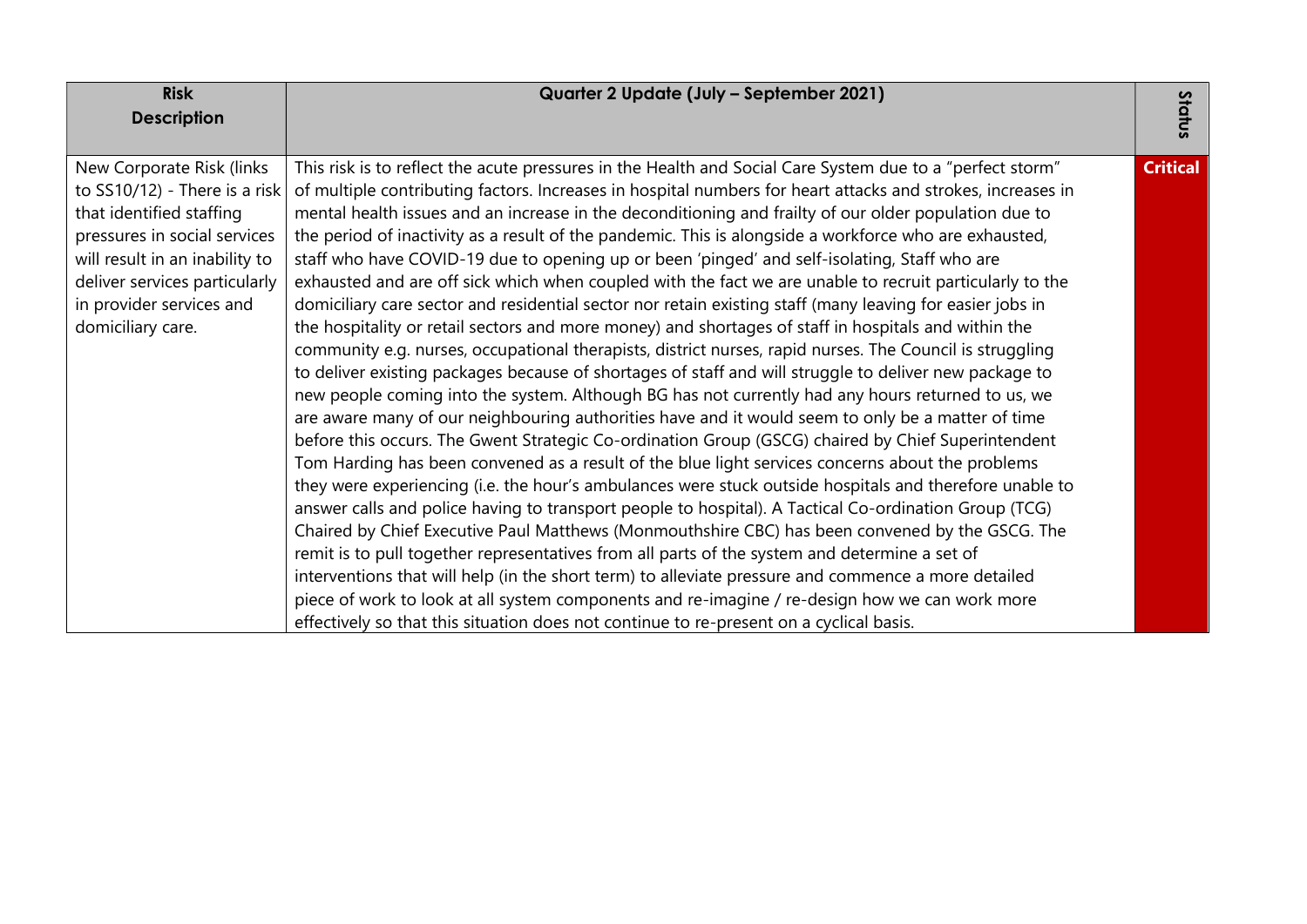### Glossary

ABUHB – Aneurin Bevan University Health Board ACRF – Annual Council Reporting Framework ADSS - Association of Directors of Social Services  $BG - Blaenau Gwent$ CCG – Children & Communities Grant **CIW** – Care Inspectorate for Wales **CLA –** Children looked After **CRT** – Community Resource Team **DoLS** – Deprivation of Liberty Safeguards **GATA – Gwent Access to Advocacy GP** – General Practitioner **GWASB** – Gwent Wide Adult Safeguarding Board HSG - Housing Support Grant IAA – Information, Advice and Assistance  $ICF - Integrated Care Fund$ LA – Local Authority LPS - Liberty Protection Safeguards NYAS – National Youth Advocacy Service

| <b>PHW</b> - Public Health Wales                                                                      |
|-------------------------------------------------------------------------------------------------------|
| <b>Quarter 1</b> – April to June                                                                      |
| <b>Quarter 2</b> – July to September                                                                  |
| <b>Quarter 3</b> - October to December                                                                |
| <b>Quarter 4</b> – January to March                                                                   |
| <b>RCC</b> – Regional Collaborative Committee                                                         |
| <b>RISCA</b> - Regulation and Inspection Social Care Act                                              |
| <b>SEWAS</b> - South East Wales Adoption Service                                                      |
| <b>SEWIC</b> – South East Wales Improvement Collaboration                                             |
| <b>SEWSCB</b> - South East Wales Safeguarding Children Board                                          |
| <b>SGO</b> - Special Guardianship Order                                                               |
| <b>SLA</b> - Service Level Agreement                                                                  |
| <b>SPACE</b> - Single Point of Access for Children's Emotional Well-being and<br><b>Mental Health</b> |
| <b>SLT</b> – Senior Leadership Team                                                                   |
| <b>TESSA</b> - therapeutic educational support services in adoption                                   |
| <b>The 'Act' or SSWB Act</b> – Social Services and Wellbeing (Wales) Act 2014                         |
| <b>WAST</b> – Welsh Ambulance Service Trust                                                           |
| WG - Welsh Government                                                                                 |